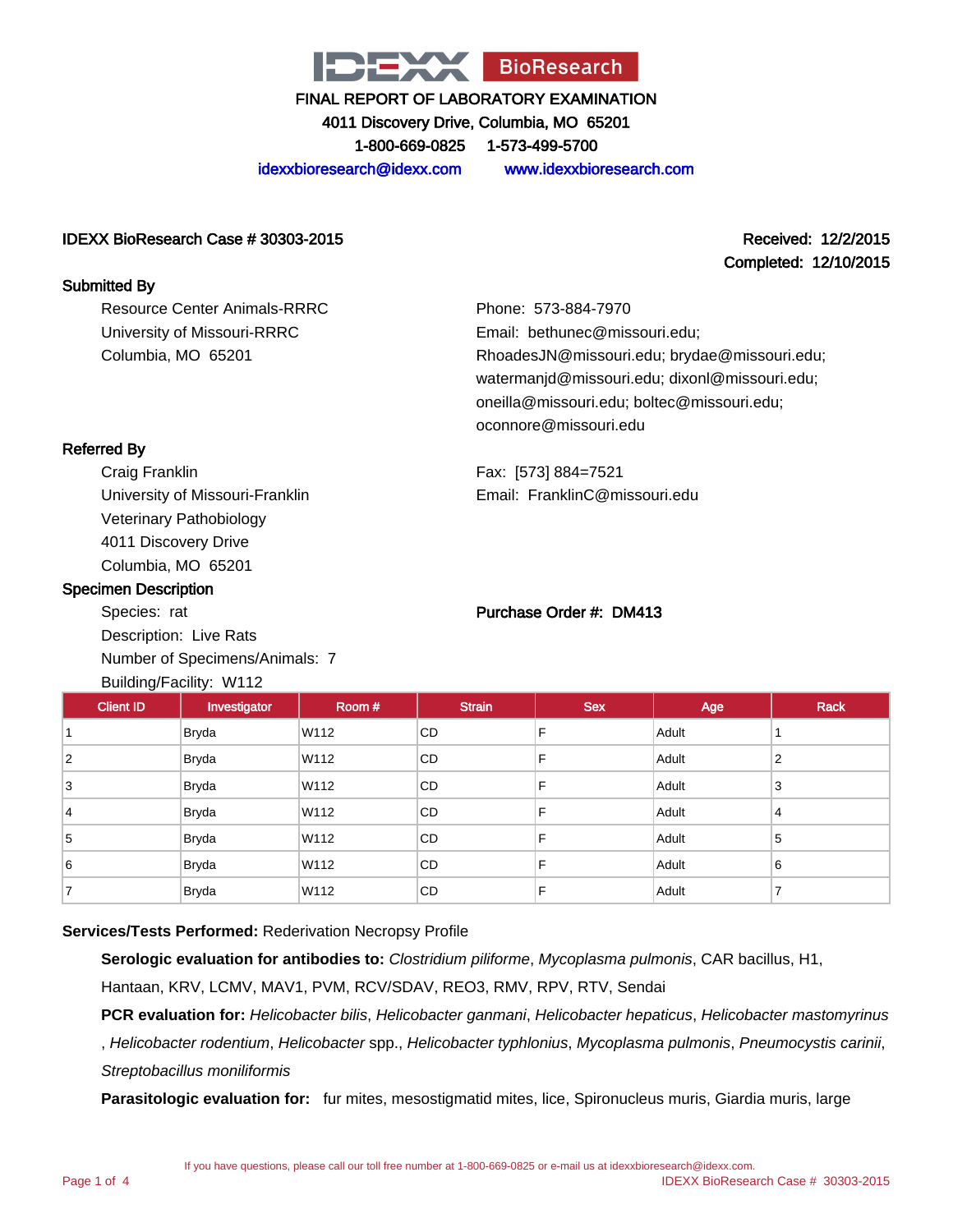intestinal flagellates and amoeba, pinworms and tapeworms

**Microbiologic evaluation for:** Corynebacterium kutscheri, Klebsiella oxytoca, Klebsiella pneumoniae, Pasteurella multocida, Pasteurella pneumotropica biotype Heyl, Pasteurella pneumotropica biotype Jawetz, Salmonella enterica, Streptococcus pneumoniae

**General Comments:** CB: Sentinels placed on 9/1/2015.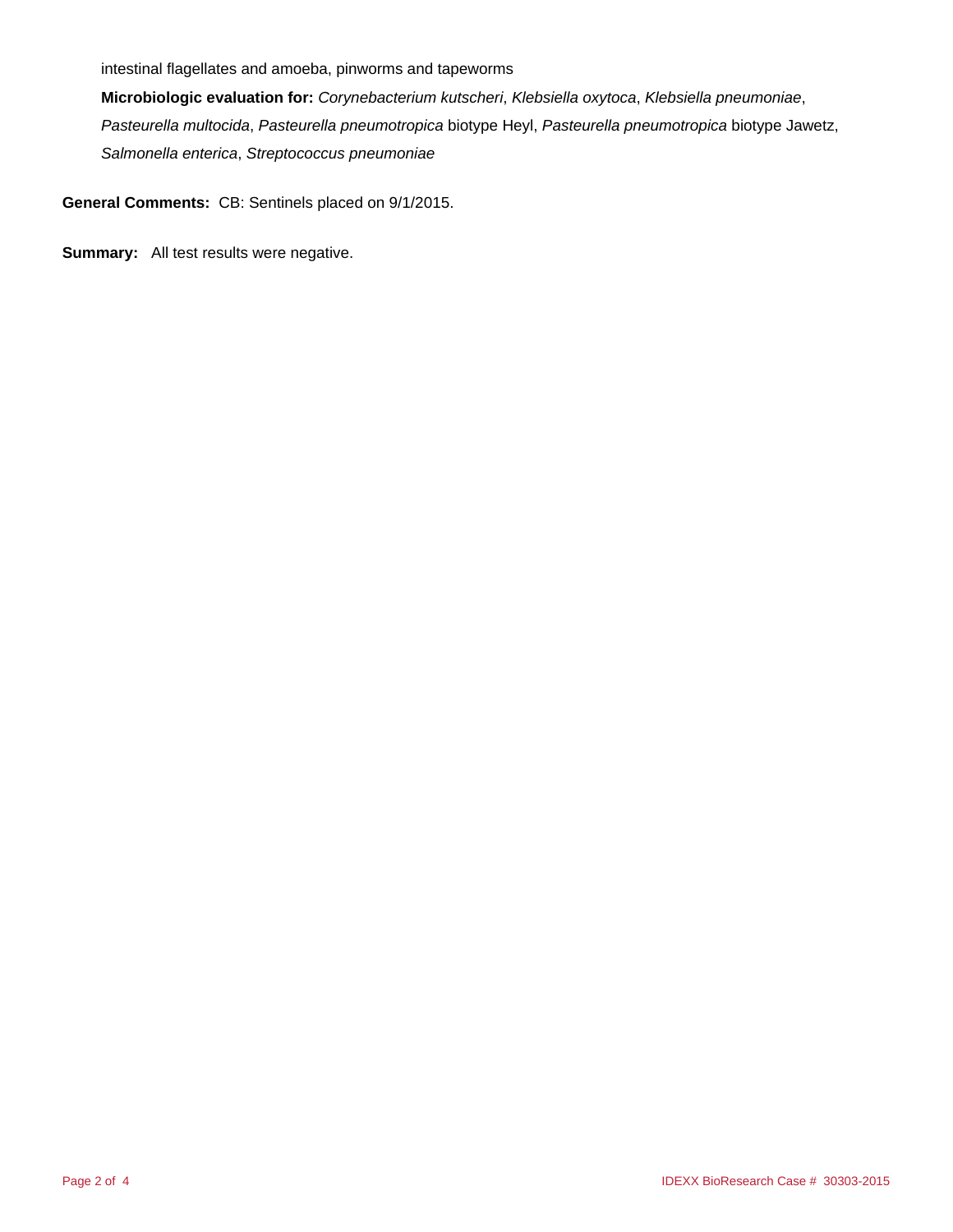## **NECROPSY**

No gross lesions were detected in any of the body systems and organs examined.

#### SEROLOGY SUMMARY

|                              | $\blacktriangleleft$ | 2 <sup>1</sup> | $\overline{3}$ | $\overline{\mathbf{4}}$ | $\overline{5}$ | $6\phantom{a}$ | $\mathbf{7}$ |
|------------------------------|----------------------|----------------|----------------|-------------------------|----------------|----------------|--------------|
| <b>CAR bacillus</b>          | ٠                    | $\blacksquare$ | $\blacksquare$ | $\sim$                  | ۰              | $\blacksquare$ | ٠            |
| <b>Hantaan</b>               | ٠                    | $\blacksquare$ | $\blacksquare$ |                         |                | ۰              |              |
| <b>LCMV</b>                  | ٠                    | $\blacksquare$ | $\blacksquare$ |                         | $\blacksquare$ | ۰              |              |
| <b>Mycoplasma pulmonis</b>   | ۰                    | $\blacksquare$ | $\blacksquare$ | $\blacksquare$          | ۰              | ٠              |              |
| MAV <sub>1</sub>             | $\blacksquare$       | $\blacksquare$ | ٠              |                         | ۰              | ۰              |              |
| <b>RPV</b>                   |                      | ۰              | $\blacksquare$ | $\blacksquare$          | ۰              | $\blacksquare$ | ٠            |
| <b>RMV</b>                   | $\blacksquare$       | $\blacksquare$ | $\blacksquare$ |                         |                | ۰              |              |
| <b>KRV</b>                   | $\blacksquare$       | $\blacksquare$ | $\blacksquare$ |                         | ۰              | ٠              |              |
| <b>H1</b>                    | $\blacksquare$       | ۰              | $\blacksquare$ | $\blacksquare$          | ۰              | $\blacksquare$ |              |
| <b>PVM</b>                   |                      | $\blacksquare$ | $\blacksquare$ |                         | ۰              |                |              |
| <b>RCV/SDAV</b>              | ٠                    | ۰              | $\blacksquare$ | $\blacksquare$          | $\blacksquare$ | $\blacksquare$ |              |
| REO <sub>3</sub>             | $\blacksquare$       | $\blacksquare$ | $\blacksquare$ |                         |                | ۰              |              |
| <b>RTV</b>                   | ۰                    | $\blacksquare$ | $\blacksquare$ |                         | $\blacksquare$ | ٠              |              |
| <b>Sendai</b>                | $\blacksquare$       | $\blacksquare$ | $\blacksquare$ |                         | ۰              | ۰              |              |
| <b>Clostridium piliforme</b> | ٠                    | $\blacksquare$ | $\sim$         |                         | $\blacksquare$ |                |              |
| Rat IgG                      | $\mathsf{N}$         | ${\sf N}$      | $\mathsf{N}$   | $\mathsf{N}$            | ${\sf N}$      | ${\sf N}$      | $\mathsf{N}$ |

Legend: + = positive - = negative blank = test not performed EQ = equivocal HE = hemolysis precluded testing I = insufficient W = weak positive WB = Western Blot confirmatory analysis pending NS = non-specific reactivity N = normal IgG L = less than normal IgG

# PCR EVALUATION

| feces                     |  |                          | Ð | ⌒ |  |
|---------------------------|--|--------------------------|---|---|--|
| Helicobacter spp.         |  |                          |   |   |  |
| <b>Helicobacter bilis</b> |  |                          |   |   |  |
| Helicobacter ganmani      |  |                          |   |   |  |
| Helicobacter hepaticus    |  | $\overline{\phantom{0}}$ |   |   |  |
| Helicobacter mastomyrinus |  |                          |   |   |  |
| Helicobacter rodentium    |  |                          |   |   |  |
| Helicobacter typhlonius   |  |                          |   |   |  |

| I luna               |  |  |  |  |
|----------------------|--|--|--|--|
| Pneumocystis carinii |  |  |  |  |

| oral swab                    |  |                |  |                          |
|------------------------------|--|----------------|--|--------------------------|
| Mycoplasma pulmonis          |  | $\blacksquare$ |  | $\overline{\phantom{a}}$ |
| Streptobacillus moniliformis |  |                |  |                          |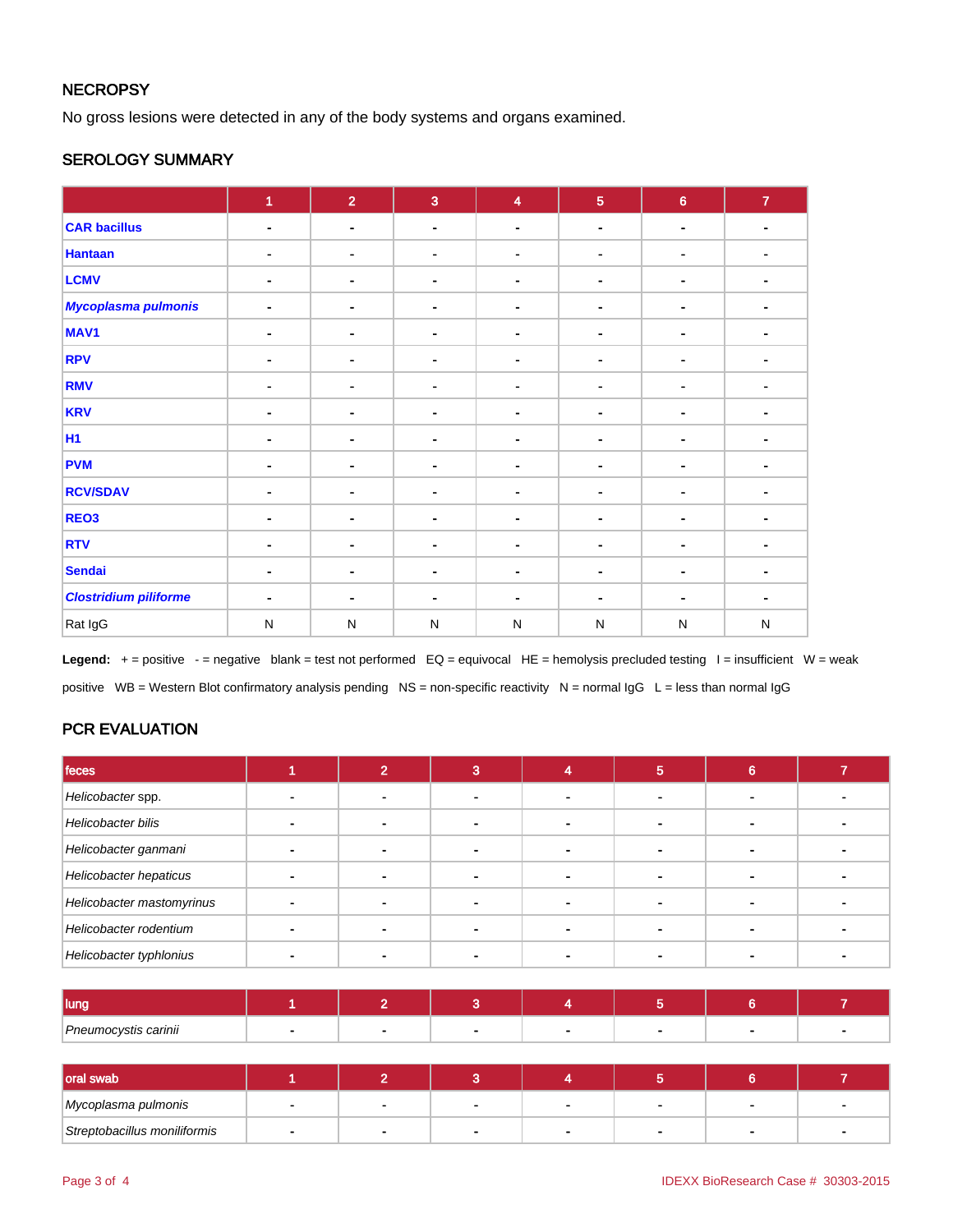Legend: + = positive - = negative id:id = pooled sample range id+id+id = non-range pooled sample NT or blank = no test performed wps = weak positive

**Comments:** All samples are first tested by the Helicobacter spp. PCR assay which is a generic Helicobacter PCR assay that detects all bacteria in the Helicobacter genus. Samples testing negative on this assay are reported negative for Helicobacter spp. and all species-specific helicobacters. Samples testing positive on the Helicobacter spp. assay are retested with the Helicobacter spp. assay and tested with the species-specific helicobacter PCR assays.

#### PARASITOLOGY

| parasites |  |  |  |  |
|-----------|--|--|--|--|

#### **MICROBIOLOGY**

| cecum                 |              |                |  |  |  |
|-----------------------|--------------|----------------|--|--|--|
| Klebsiella oxytoca    | $\sim$       | $\blacksquare$ |  |  |  |
| Klebsiella pneumoniae | $\mathbf{r}$ | $\blacksquare$ |  |  |  |
| Salmonella enterica   | $\sim$       | -              |  |  |  |

| nasopharynx                                 |  | 3 | 5 | 6 |  |
|---------------------------------------------|--|---|---|---|--|
| Corynebacterium kutscheri                   |  |   |   |   |  |
| Pasteurella multocida                       |  |   |   |   |  |
| Pasteurella pneumotropica<br>biotype Heyl   |  |   |   |   |  |
| Pasteurella pneumotropica<br>biotype Jawetz |  |   |   |   |  |
| Streptococcus pneumoniae                    |  |   |   |   |  |

Legend:  $+=$  agent recovered  $-$  = agent not recovered blank = test not performed  $n =$  no growth  $p =$  Proteus overgrowth, which may interfere with the identification of other bacteria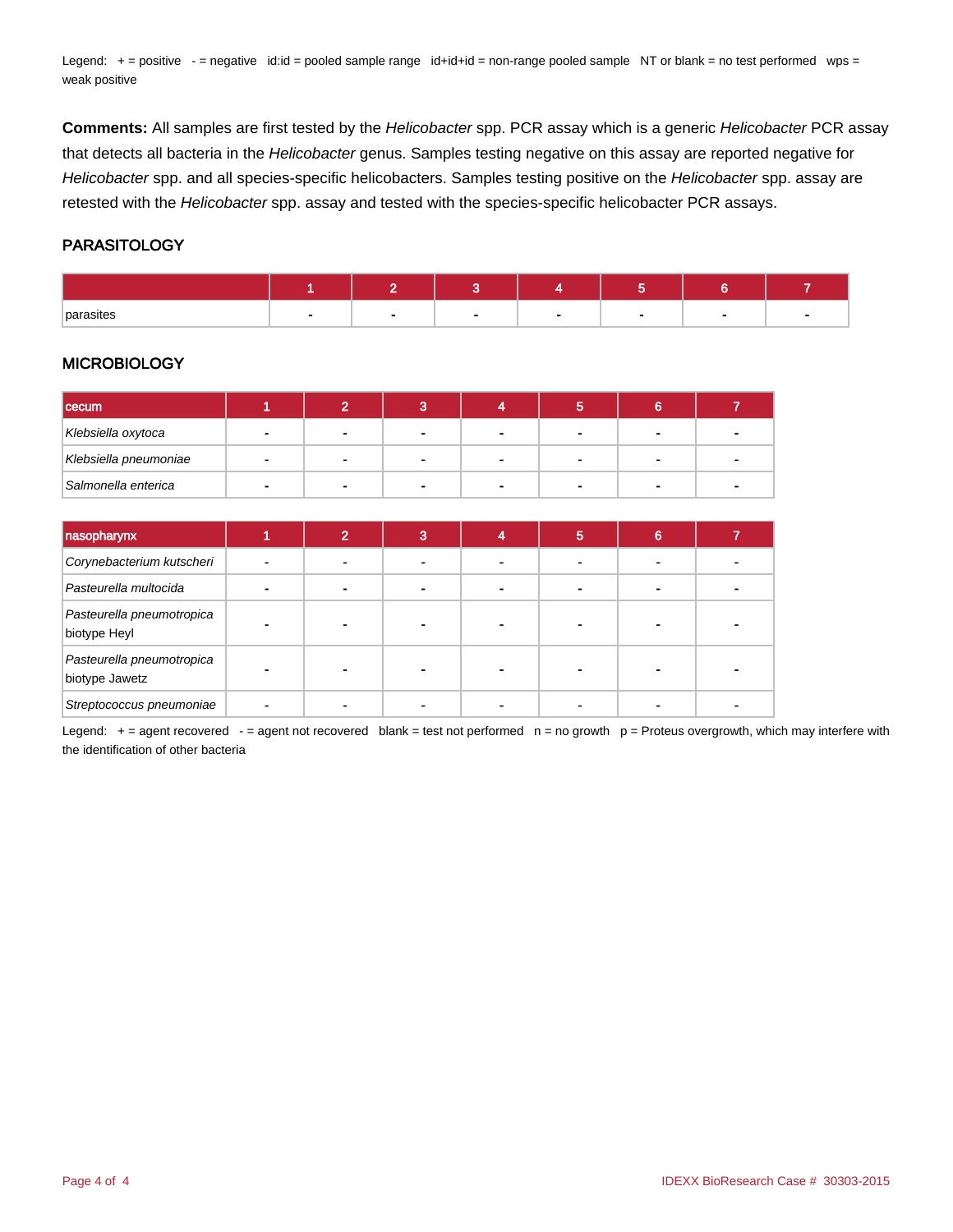

4011 Discovery Drive, Columbia, MO 65201

1-800-669-0825 1-573-499-5700

idexxbioresearch@idexx.com www.idexxbioresearch.com

#### IDEXX BioResearch Case # 30303-2015 Received: 12/2/2015

Completed: 12/10/2015

## SEROLOGY DETAILS

|                                              | <b>Baseline</b> | $\overline{1}$               | $\overline{2}$               | $\overline{3}$               | 4                        | $\overline{5}$               | $\boldsymbol{6}$             | $\overline{7}$           |  |  |
|----------------------------------------------|-----------------|------------------------------|------------------------------|------------------------------|--------------------------|------------------------------|------------------------------|--------------------------|--|--|
| <b>CAR bacillus</b>                          |                 |                              |                              |                              |                          |                              |                              |                          |  |  |
| CAR bacillus purified bacteria   MFI > 3.750 |                 | $\blacksquare$               | $\blacksquare$               | $\blacksquare$               | $\blacksquare$           | $\blacksquare$               | $\blacksquare$               | ٠                        |  |  |
| <b>Hantaan</b>                               |                 |                              |                              |                              |                          |                              |                              |                          |  |  |
| Hantaan NP                                   | MFI > 3.500     | $\blacksquare$               | $\blacksquare$               | $\blacksquare$               | $\blacksquare$           | $\blacksquare$               | $\blacksquare$               |                          |  |  |
| <b>LCMV</b>                                  |                 |                              |                              |                              |                          |                              |                              |                          |  |  |
| LCMV recombinant                             | MFI > 2.000     | $\blacksquare$               | $\qquad \qquad \blacksquare$ | $\blacksquare$               | $\blacksquare$           | $\overline{\phantom{a}}$     | $\blacksquare$               | $\overline{a}$           |  |  |
| <b>Mycoplasma pulmonis</b>                   |                 |                              |                              |                              |                          |                              |                              |                          |  |  |
| M. pulmonis purified bacteria                | MFI > 2.750     | $\blacksquare$               | $\blacksquare$               | $\qquad \qquad \blacksquare$ | $\blacksquare$           | $\blacksquare$               | $\blacksquare$               | $\overline{a}$           |  |  |
| MAV <sub>1</sub>                             |                 |                              |                              |                              |                          |                              |                              |                          |  |  |
| MAV1 purified virus                          | MFI > 3.750     | $\blacksquare$               | $\blacksquare$               | $\blacksquare$               | $\blacksquare$           | $\blacksquare$               | $\blacksquare$               | $\blacksquare$           |  |  |
| <b>RPV</b>                                   |                 |                              |                              |                              |                          |                              |                              |                          |  |  |
| RPV purified virus                           | MFI > 2.000     | $\blacksquare$               | $\qquad \qquad \blacksquare$ | $\qquad \qquad \blacksquare$ | $\blacksquare$           | $\blacksquare$               | $\blacksquare$               | $\blacksquare$           |  |  |
| NS1 <sup>1</sup>                             | MFI > 3.820     | $\blacksquare$               | $\blacksquare$               | $\blacksquare$               | $\blacksquare$           | $\blacksquare$               | $\blacksquare$               | ä,                       |  |  |
| <b>RMV</b>                                   |                 |                              |                              |                              |                          |                              |                              |                          |  |  |
| RMV VP2 recombinant                          | MFI > 1.300     | $\blacksquare$               | $\qquad \qquad \blacksquare$ | $\blacksquare$               | $\overline{\phantom{a}}$ | $\blacksquare$               | $\blacksquare$               | $\blacksquare$           |  |  |
| NS1 <sup>1</sup>                             | MFI > 3.820     | $\blacksquare$               | $\blacksquare$               | $\blacksquare$               | $\blacksquare$           | $\blacksquare$               | $\blacksquare$               | -                        |  |  |
| <b>KRV</b>                                   |                 |                              |                              |                              |                          |                              |                              |                          |  |  |
| KRV purified virus                           | MFI > 2.500     | $\blacksquare$               | $\qquad \qquad \blacksquare$ | $\qquad \qquad \blacksquare$ | $\blacksquare$           | $\blacksquare$               | $\qquad \qquad \blacksquare$ | $\blacksquare$           |  |  |
| NS1 <sup>1</sup>                             | MFI > 3.820     | $\blacksquare$               | $\blacksquare$               | $\blacksquare$               | ä,                       | ä,                           | $\blacksquare$               |                          |  |  |
| <b>H1</b>                                    |                 |                              |                              |                              |                          |                              |                              |                          |  |  |
| H1 purified virus                            | MFI > 1.750     | $\qquad \qquad \blacksquare$ | $\qquad \qquad \blacksquare$ | $\qquad \qquad \blacksquare$ | $\overline{\phantom{a}}$ | $\overline{\phantom{a}}$     | $\overline{\phantom{a}}$     | ۰                        |  |  |
| NS1 <sup>1</sup>                             | MFI > 3.820     | $\blacksquare$               | $\blacksquare$               | $\blacksquare$               | $\blacksquare$           | $\blacksquare$               | $\blacksquare$               | ۰                        |  |  |
| <b>PVM</b>                                   |                 |                              |                              |                              |                          |                              |                              |                          |  |  |
| PVM purified virus                           | MFI > 2.500     | $\blacksquare$               | $\qquad \qquad \blacksquare$ | $\qquad \qquad \blacksquare$ | $\overline{\phantom{a}}$ | $\qquad \qquad \blacksquare$ | $\overline{\phantom{a}}$     | $\overline{\phantom{0}}$ |  |  |
| <b>RCV/SDAV</b>                              |                 |                              |                              |                              |                          |                              |                              |                          |  |  |
| RCV/SDAV purified virus                      | MFI > 3.750     | $\blacksquare$               | $\blacksquare$               | $\qquad \qquad \blacksquare$ | $\blacksquare$           | $\blacksquare$               | $\blacksquare$               | $\blacksquare$           |  |  |
| RCV/SDAV Spike                               | MFI > 3.750     | $\blacksquare$               | $\qquad \qquad \blacksquare$ | $\qquad \qquad \blacksquare$ | $\blacksquare$           | $\blacksquare$               | ä,                           | $\blacksquare$           |  |  |
| REO <sub>3</sub>                             |                 |                              |                              |                              |                          |                              |                              |                          |  |  |
| REO3 purified virus                          | MFI > 4.900     | $\blacksquare$               | $\blacksquare$               | $\blacksquare$               | $\blacksquare$           | ٠                            | $\qquad \qquad \blacksquare$ | ٠                        |  |  |

If you have questions, please call our toll free number at 1-800-669-0825 or e-mail us at idexxbioresearch@idexx.com.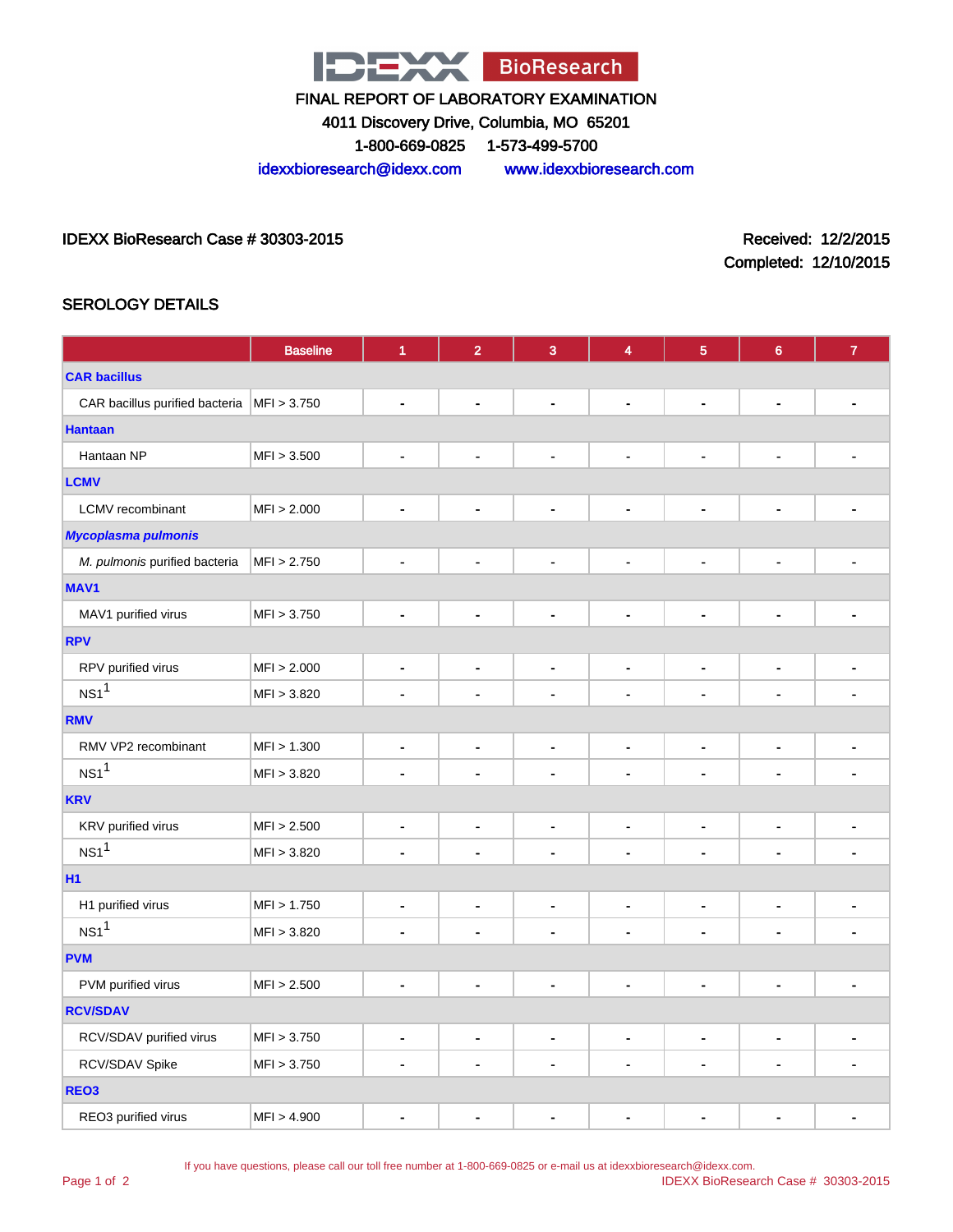|                                            | <b>Baseline</b> |                          | $\mathbf{2}^{\prime}$ | 3              | 4                        | 5 | 6              |  |  |  |
|--------------------------------------------|-----------------|--------------------------|-----------------------|----------------|--------------------------|---|----------------|--|--|--|
| <b>RTV</b>                                 |                 |                          |                       |                |                          |   |                |  |  |  |
| RTV purified virus                         | MFI > 1.500     | $\blacksquare$           | ۰                     | $\blacksquare$ | $\blacksquare$           |   | $\blacksquare$ |  |  |  |
| TMEV purified virus                        | MFI > 2.000     | $\blacksquare$           | $\blacksquare$        | $\blacksquare$ | $\overline{\phantom{a}}$ |   | -              |  |  |  |
| <b>Sendai</b>                              |                 |                          |                       |                |                          |   |                |  |  |  |
| Sendai purified virus                      | MFI > 3.000     | $\blacksquare$           | $\blacksquare$        | $\blacksquare$ | $\blacksquare$           |   | $\blacksquare$ |  |  |  |
| <b>Clostridium piliforme</b>               |                 |                          |                       |                |                          |   |                |  |  |  |
| Clostridium piliforme purified<br>bacteria | MFI > 4.950     | $\overline{\phantom{0}}$ | $\blacksquare$        | $\blacksquare$ | $\blacksquare$           |   | -              |  |  |  |

**NS11 :** NS1 protein is highly conserved among rodent parvoviruses and thus serves as a generic assay for parvovirus seroconversion.

Legend: + = positive - = negative blank = test not performed EQ = equivocal HE = hemolysis precluded testing I = insufficient W = weak

positive WB = Western Blot confirmatory analysis pending NS = non-specific reactivity N = normal IgG L = less than normal IgG

Positive MFI results are reported as "+" followed by a number from 1 to 33 in thousands rounded off to the nearest thousand.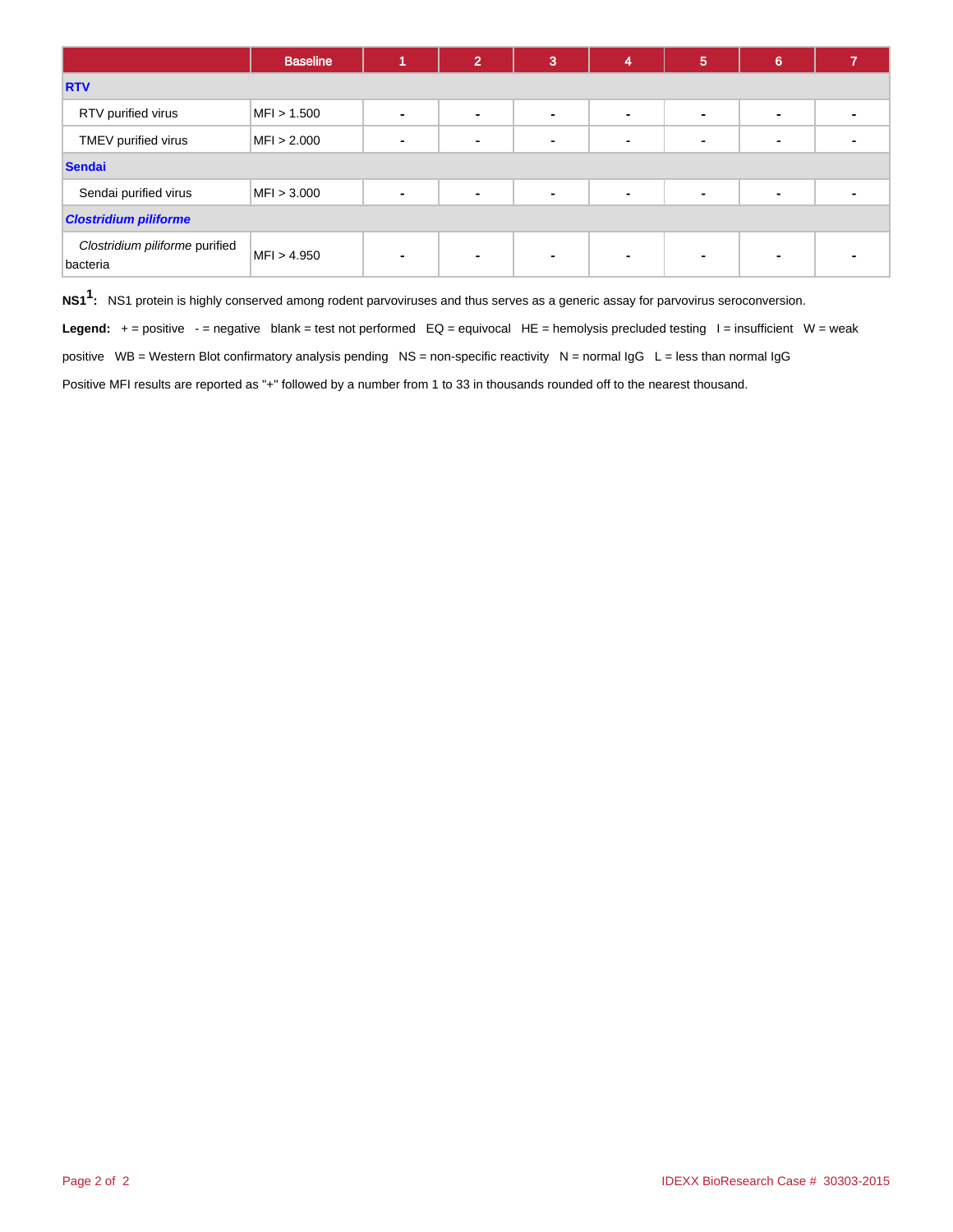

4011 Discovery Drive, Columbia, MO 65201

1-800-669-0825 1-573-499-5700

idexxbioresearch@idexx.com www.idexxbioresearch.com

#### IDEXX BioResearch Case # 30301-2015 Received: 12/2/2015

# Completed: 12/10/2015

| <b>Submitted By</b>             |                                               |
|---------------------------------|-----------------------------------------------|
| Resource Center Animals-RRRC    | Phone: 573-884-7970                           |
| University of Missouri-RRRC     | Email: bethunec@missouri.edu;                 |
| Columbia, MO 65201              | RhoadesJN@missouri.edu; brydae@missouri.edu;  |
|                                 | watermanjd@missouri.edu; dixonl@missouri.edu; |
|                                 | oneilla@missouri.edu; boltec@missouri.edu;    |
|                                 | oconnore@missouri.edu                         |
| <b>Referred By</b>              |                                               |
| Craig Franklin                  | Fax: [573] 884=7521                           |
| University of Missouri-Franklin | Email: FranklinC@missouri.edu                 |

University of Missouri-Franklin Veterinary Pathobiology 4011 Discovery Drive Columbia, MO 65201

#### Specimen Description

Species: rat Description: Live Rat Number of Specimens/Animals: 1 Building/Facility: W113

#### Purchase Order #: DM413

| Cliant ID | vestigator | koom # | <b>Strain</b> | Sex | Aae   | Rack |
|-----------|------------|--------|---------------|-----|-------|------|
|           | Bryda      | W113   | $\sim$<br>◡◡  |     | Adult |      |

#### **Services/Tests Performed:** Rederivation Necropsy Profile

**Serologic evaluation for antibodies to:** Clostridium piliforme, Mycoplasma pulmonis, CAR bacillus, H1, Hantaan, KRV, LCMV, MAV1, PVM, RCV/SDAV, REO3, RMV, RPV, RTV, Sendai

**PCR evaluation for:** Helicobacter bilis, Helicobacter ganmani, Helicobacter hepaticus, Helicobacter mastomyrinus

, Helicobacter rodentium, Helicobacter spp., Helicobacter typhlonius, Mycoplasma pulmonis, Pneumocystis carinii, Streptobacillus moniliformis

**Parasitologic evaluation for:** fur mites, mesostigmatid mites, lice, Spironucleus muris, Giardia muris, large intestinal flagellates and amoeba, pinworms and tapeworms

**Microbiologic evaluation for:** Corynebacterium kutscheri, Klebsiella oxytoca, Klebsiella pneumoniae,

Pasteurella multocida, Pasteurella pneumotropica biotype Heyl, Pasteurella pneumotropica biotype Jawetz,

Salmonella enterica, Streptococcus pneumoniae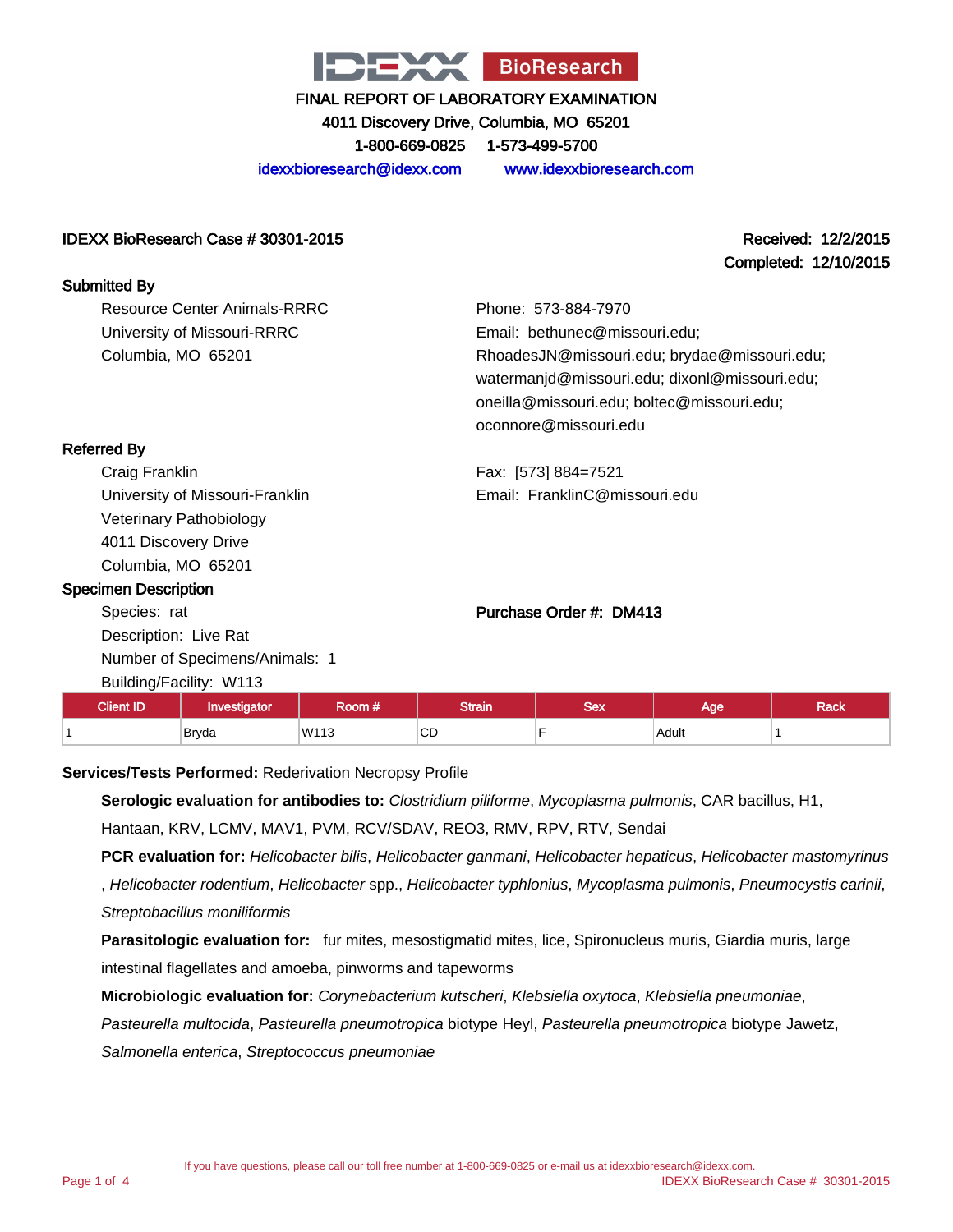**General Comments:** CB: Sentinels placed on 9/1/2015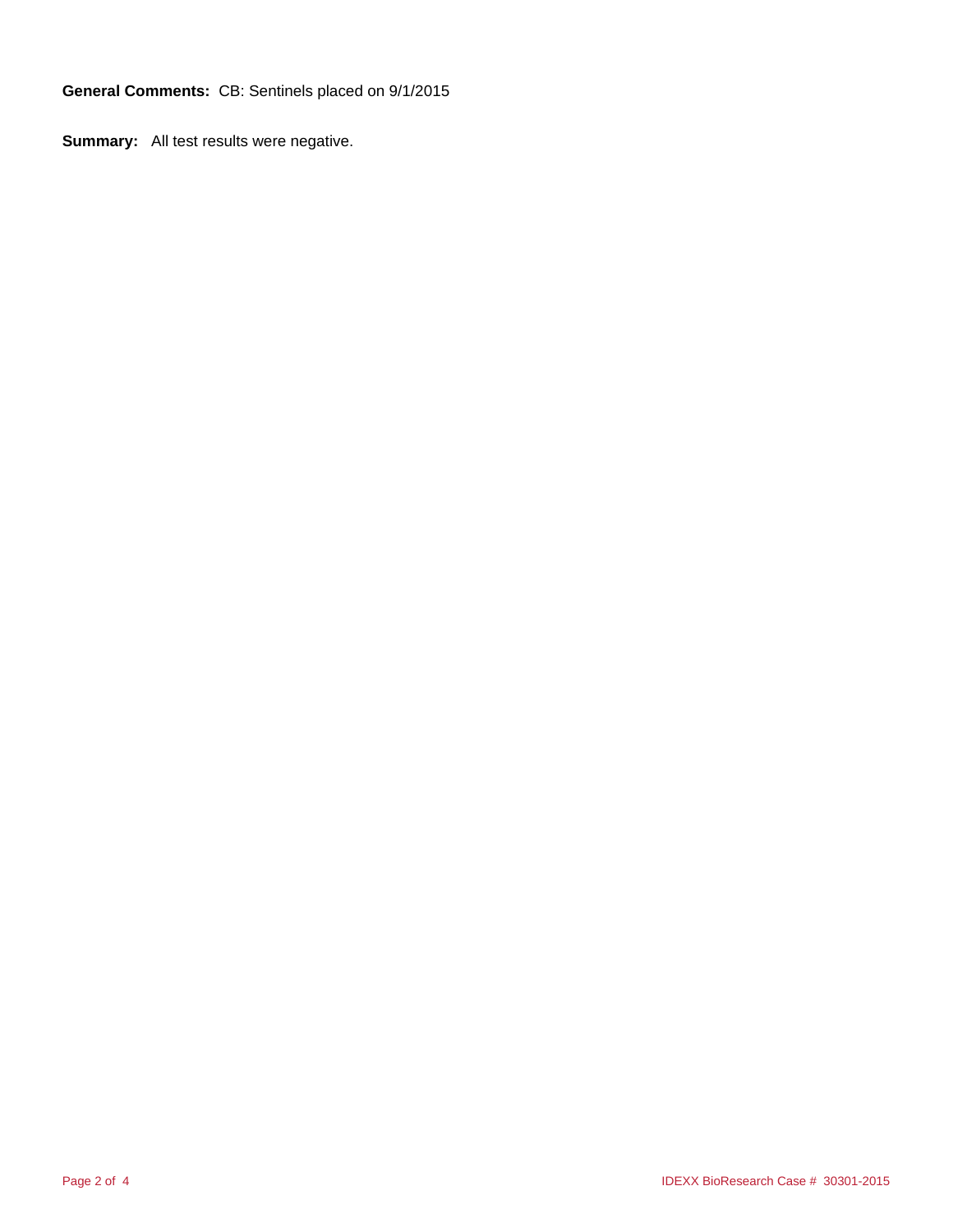## **NECROPSY**

No gross lesions were detected in any of the body systems and organs examined.

## SEROLOGY SUMMARY

|                              | 1 |
|------------------------------|---|
| <b>CAR bacillus</b>          |   |
| <b>Hantaan</b>               |   |
| <b>LCMV</b>                  |   |
| Mycoplasma pulmonis          |   |
| <b>MAV1</b>                  |   |
| <b>RPV</b>                   |   |
| <b>RMV</b>                   |   |
| <b>KRV</b>                   |   |
| H <sub>1</sub>               |   |
| <b>PVM</b>                   |   |
| <b>RCV/SDAV</b>              |   |
| REO <sub>3</sub>             |   |
| <b>RTV</b>                   |   |
| <b>Sendai</b>                |   |
| <b>Clostridium piliforme</b> |   |
| Rat IgG                      | N |

Legend: + = positive - = negative blank = test not performed EQ = equivocal HE = hemolysis precluded testing I = insufficient W = weak positive WB = Western Blot confirmatory analysis pending NS = non-specific reactivity N = normal IgG L = less than normal IgG

# PCR EVALUATION

| <b>Ifeces</b>             |  |
|---------------------------|--|
| Helicobacter spp.         |  |
| Helicobacter bilis        |  |
| Helicobacter ganmani      |  |
| Helicobacter hepaticus    |  |
| Helicobacter mastomyrinus |  |
| Helicobacter rodentium    |  |
| Helicobacter typhlonius   |  |

| Pneumocystis carinii |  |
|----------------------|--|

| oral swab                    |   |
|------------------------------|---|
| Mycoplasma pulmonis          | - |
| Streptobacillus moniliformis |   |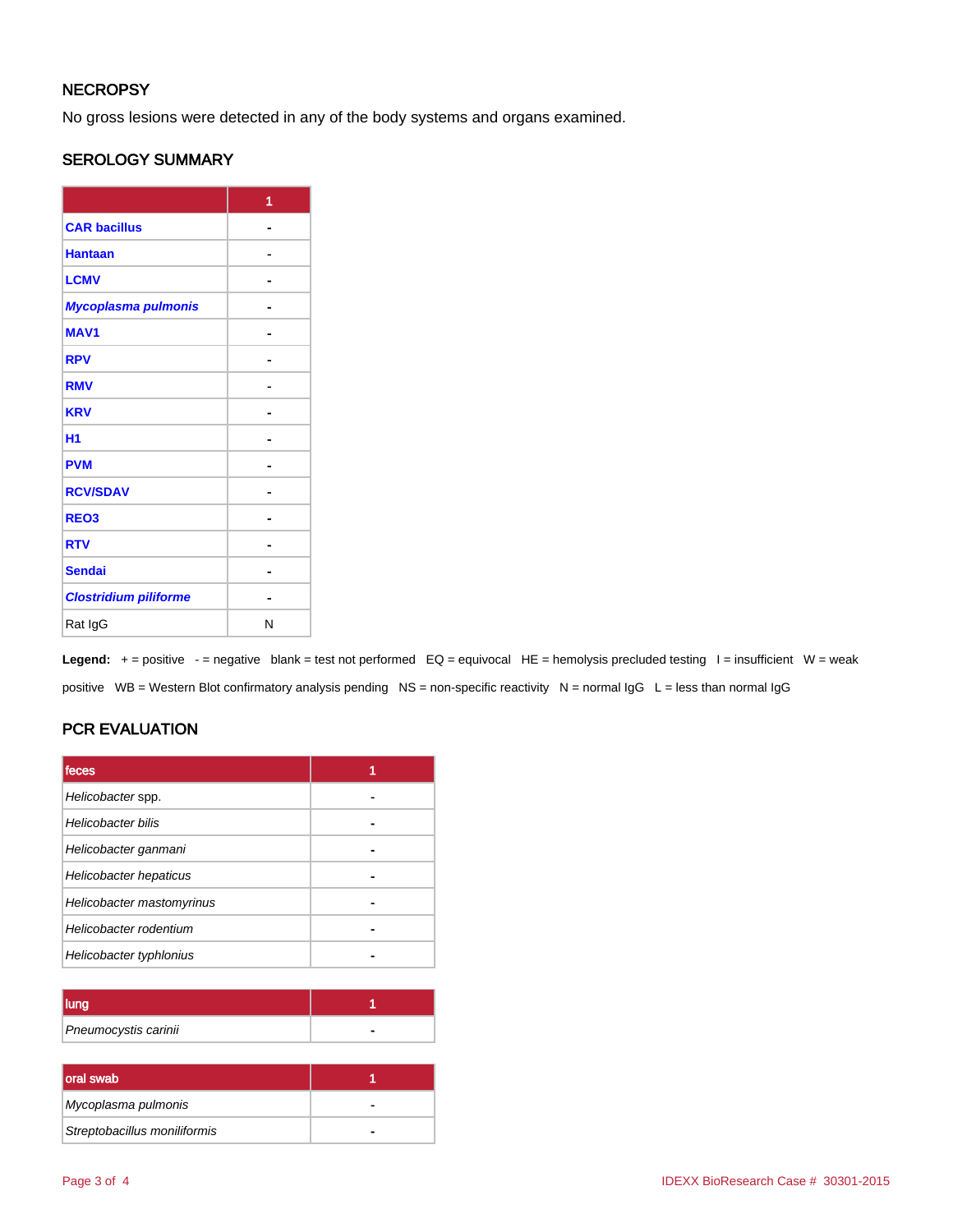Legend: + = positive - = negative id:id = pooled sample range id+id+id = non-range pooled sample NT or blank = no test performed wps = weak positive

**Comments:** All samples are first tested by the Helicobacter spp. PCR assay which is a generic Helicobacter PCR assay that detects all bacteria in the Helicobacter genus. Samples testing negative on this assay are reported negative for Helicobacter spp. and all species-specific helicobacters. Samples testing positive on the Helicobacter spp. assay are retested with the Helicobacter spp. assay and tested with the species-specific helicobacter PCR assays.

#### PARASITOLOGY

| parasites |  |
|-----------|--|

#### **MICROBIOLOGY**

| l cecum               |  |
|-----------------------|--|
| Klebsiella oxytoca    |  |
| Klebsiella pneumoniae |  |
| Salmonella enterica   |  |

| nasopharynx                                 |  |
|---------------------------------------------|--|
| Corynebacterium kutscheri                   |  |
| Pasteurella multocida                       |  |
| Pasteurella pneumotropica<br>biotype Heyl   |  |
| Pasteurella pneumotropica<br>biotype Jawetz |  |
| Streptococcus pneumoniae                    |  |

Legend:  $+=$  agent recovered  $-$  = agent not recovered blank = test not performed  $n =$  no growth  $p =$  Proteus overgrowth, which may interfere with the identification of other bacteria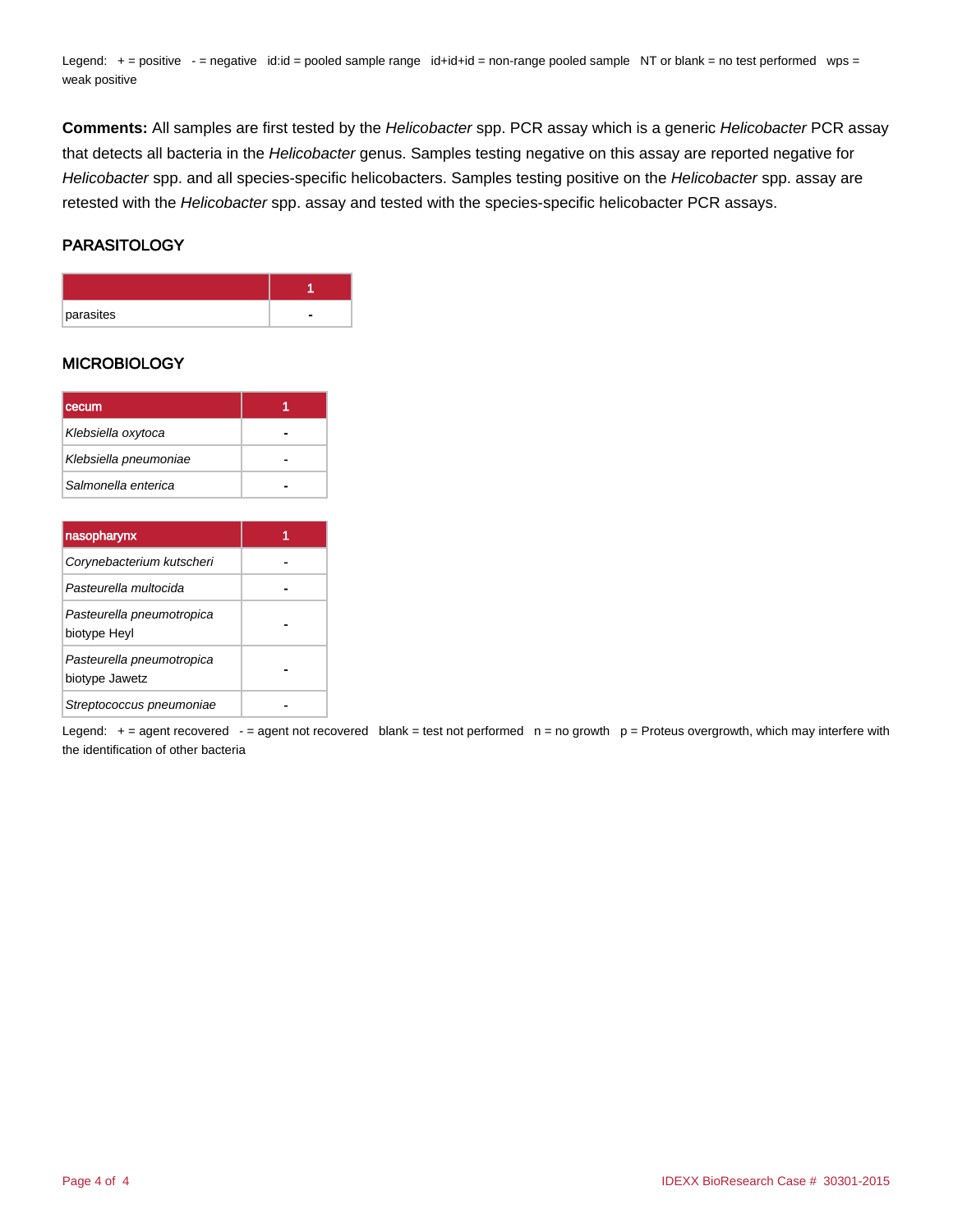

4011 Discovery Drive, Columbia, MO 65201

1-800-669-0825 1-573-499-5700

idexxbioresearch@idexx.com www.idexxbioresearch.com

IDEXX BioResearch Case # 30301-2015 Received: 12/2/2015

Completed: 12/10/2015

## SEROLOGY DETAILS

|                                | <b>Baseline</b> | 1              |  |
|--------------------------------|-----------------|----------------|--|
| <b>CAR bacillus</b>            |                 |                |  |
| CAR bacillus purified bacteria | MFI > 3.750     |                |  |
| <b>Hantaan</b>                 |                 |                |  |
| Hantaan NP                     | MFI > 3.500     |                |  |
| <b>LCMV</b>                    |                 |                |  |
| <b>LCMV</b> recombinant        | MFI > 2.000     | $\blacksquare$ |  |
| <b>Mycoplasma pulmonis</b>     |                 |                |  |
| M. pulmonis purified bacteria  | MFI > 2.750     |                |  |
| <b>MAV1</b>                    |                 |                |  |
| MAV1 purified virus            | MFI > 3.750     | ä.             |  |
| <b>RPV</b>                     |                 |                |  |
| RPV purified virus             | MFI > 2.000     |                |  |
| NS1 <sup>1</sup>               | MFI > 3.820     |                |  |
| <b>RMV</b>                     |                 |                |  |
| RMV VP2 recombinant            | MFI > 1.300     |                |  |
| NS1 <sup>1</sup>               | MFI > 3.820     |                |  |
| <b>KRV</b>                     |                 |                |  |
| KRV purified virus             | MFI > 2.500     |                |  |
| NS1 <sup>1</sup>               | MFI > 3.820     |                |  |
| <b>H1</b>                      |                 |                |  |
| H1 purified virus              | MFI > 1.750     |                |  |
| NS1 <sup>1</sup>               | MFI > 3.820     |                |  |
| <b>PVM</b>                     |                 |                |  |
| PVM purified virus             | MFI > 2.500     |                |  |
| <b>RCV/SDAV</b>                |                 |                |  |
| RCV/SDAV purified virus        | MFI > 3.750     |                |  |
| RCV/SDAV Spike                 | MFI > 3.750     |                |  |
| REO <sub>3</sub>               |                 |                |  |
| REO3 purified virus            | MFI > 4.900     |                |  |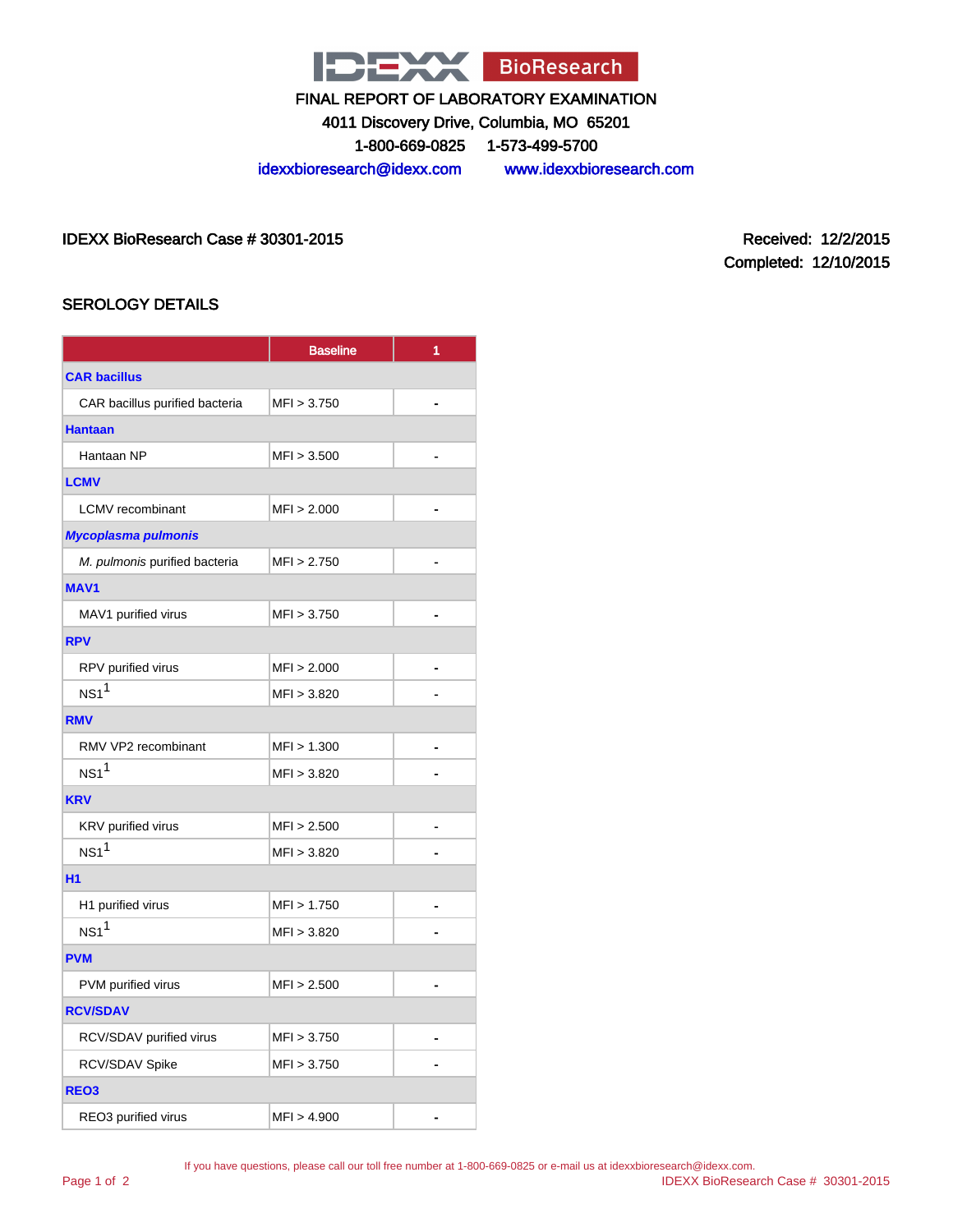|                                            | <b>Baseline</b> |  |  |
|--------------------------------------------|-----------------|--|--|
| <b>RTV</b>                                 |                 |  |  |
| RTV purified virus                         | MFI > 1.500     |  |  |
| TMEV purified virus                        | MFI > 2.000     |  |  |
| <b>Sendai</b>                              |                 |  |  |
| Sendai purified virus                      | MFI > 3.000     |  |  |
| <b>Clostridium piliforme</b>               |                 |  |  |
| Clostridium piliforme purified<br>bacteria | MFI > 4.950     |  |  |

**NS11 :** NS1 protein is highly conserved among rodent parvoviruses and thus serves as a generic assay for parvovirus seroconversion.

Legend: + = positive - = negative blank = test not performed EQ = equivocal HE = hemolysis precluded testing I = insufficient W = weak positive WB = Western Blot confirmatory analysis pending NS = non-specific reactivity N = normal  $\lg G$  L = less than normal  $\lg G$ Positive MFI results are reported as "+" followed by a number from 1 to 33 in thousands rounded off to the nearest thousand.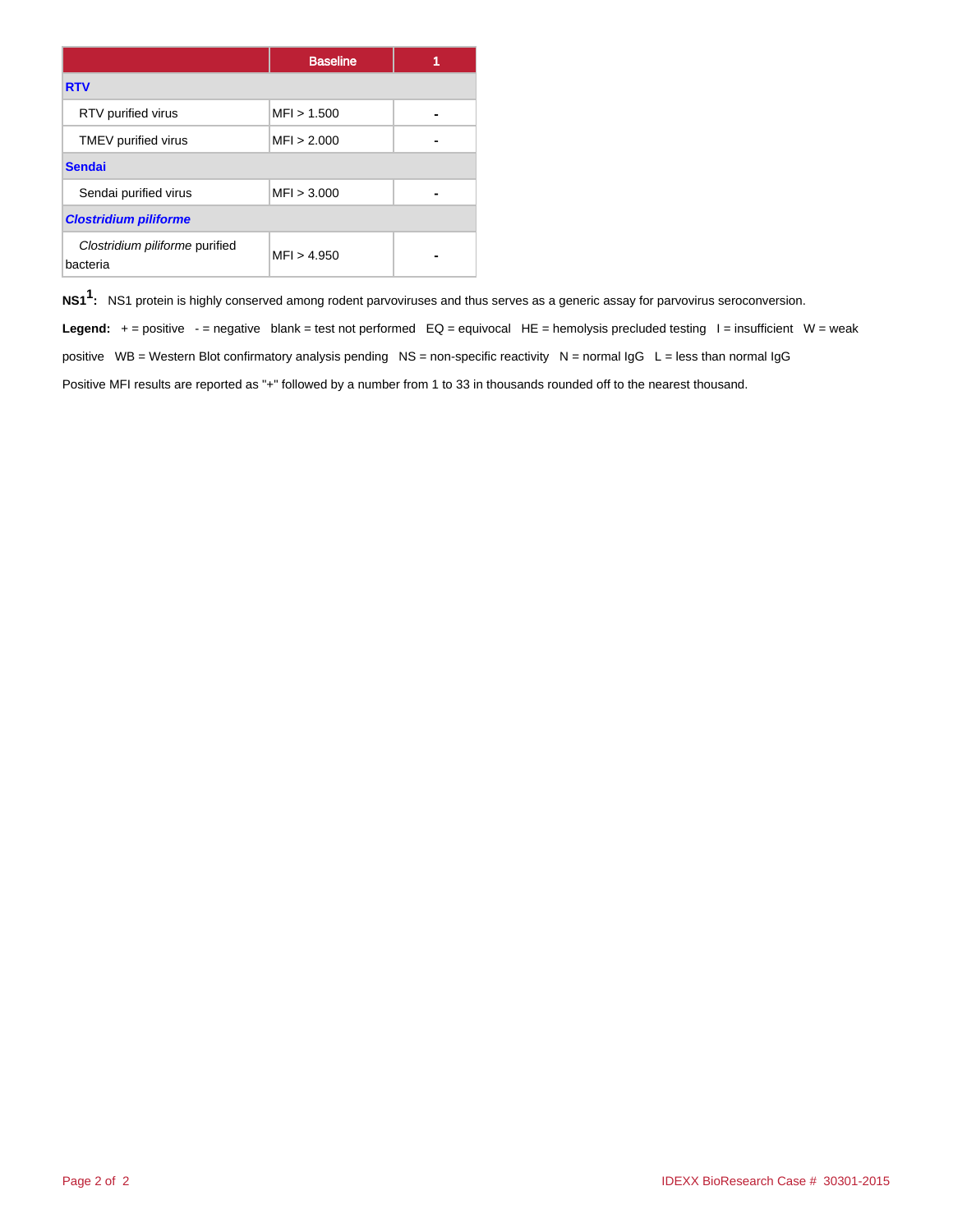

4011 Discovery Drive, Columbia, MO 65201

1-800-669-0825 1-573-499-5700

idexxbioresearch@idexx.com www.idexxbioresearch.com

#### IDEXX BioResearch Case # 30302-2015 Received: 12/2/2015

# Completed: 12/10/2015

Resource Center Animals-RRRC University of Missouri-RRRC Columbia, MO 65201

Phone: 573-884-7970 Email: bethunec@missouri.edu; RhoadesJN@missouri.edu; brydae@missouri.edu; watermanjd@missouri.edu; dixonl@missouri.edu; oneilla@missouri.edu; boltec@missouri.edu; oconnore@missouri.edu

Fax: [573] 884=7521 Email: FranklinC@missouri.edu

## Referred By

Submitted By

Craig Franklin University of Missouri-Franklin Veterinary Pathobiology 4011 Discovery Drive Columbia, MO 65201

#### Specimen Description

Species: rat Description: Live Rats Number of Specimens/Animals: 4 Building/Facility: W114

#### Purchase Order #: DM413

| <b>Client ID</b> | Investigator | Room # | <b>Strain</b> | <b>Sex</b> | <b>Rack</b> |
|------------------|--------------|--------|---------------|------------|-------------|
|                  | Bryda        | W114   | CD            |            |             |
| 2                | <b>Bryda</b> | W114   | CD            | F          |             |
| 3                | <b>Bryda</b> | W114   | CD            | F          | 3           |
| 4                | <b>Bryda</b> | W114   | CD            | F          | 4           |

#### **Services/Tests Performed:** Rederivation Necropsy Profile

**Serologic evaluation for antibodies to:** Clostridium piliforme, Mycoplasma pulmonis, CAR bacillus, H1, Hantaan, KRV, LCMV, MAV1, PVM, RCV/SDAV, REO3, RMV, RPV, RTV, Sendai

**PCR evaluation for:** Helicobacter bilis, Helicobacter ganmani, Helicobacter hepaticus, Helicobacter mastomyrinus

, Helicobacter rodentium, Helicobacter spp., Helicobacter typhlonius, Mycoplasma pulmonis, Pneumocystis carinii, Streptobacillus moniliformis

**Parasitologic evaluation for:** fur mites, mesostigmatid mites, lice, Spironucleus muris, Giardia muris, large intestinal flagellates and amoeba, pinworms and tapeworms

**Microbiologic evaluation for:** Corynebacterium kutscheri, Klebsiella oxytoca, Klebsiella pneumoniae,

Pasteurella multocida, Pasteurella pneumotropica biotype Heyl, Pasteurella pneumotropica biotype Jawetz,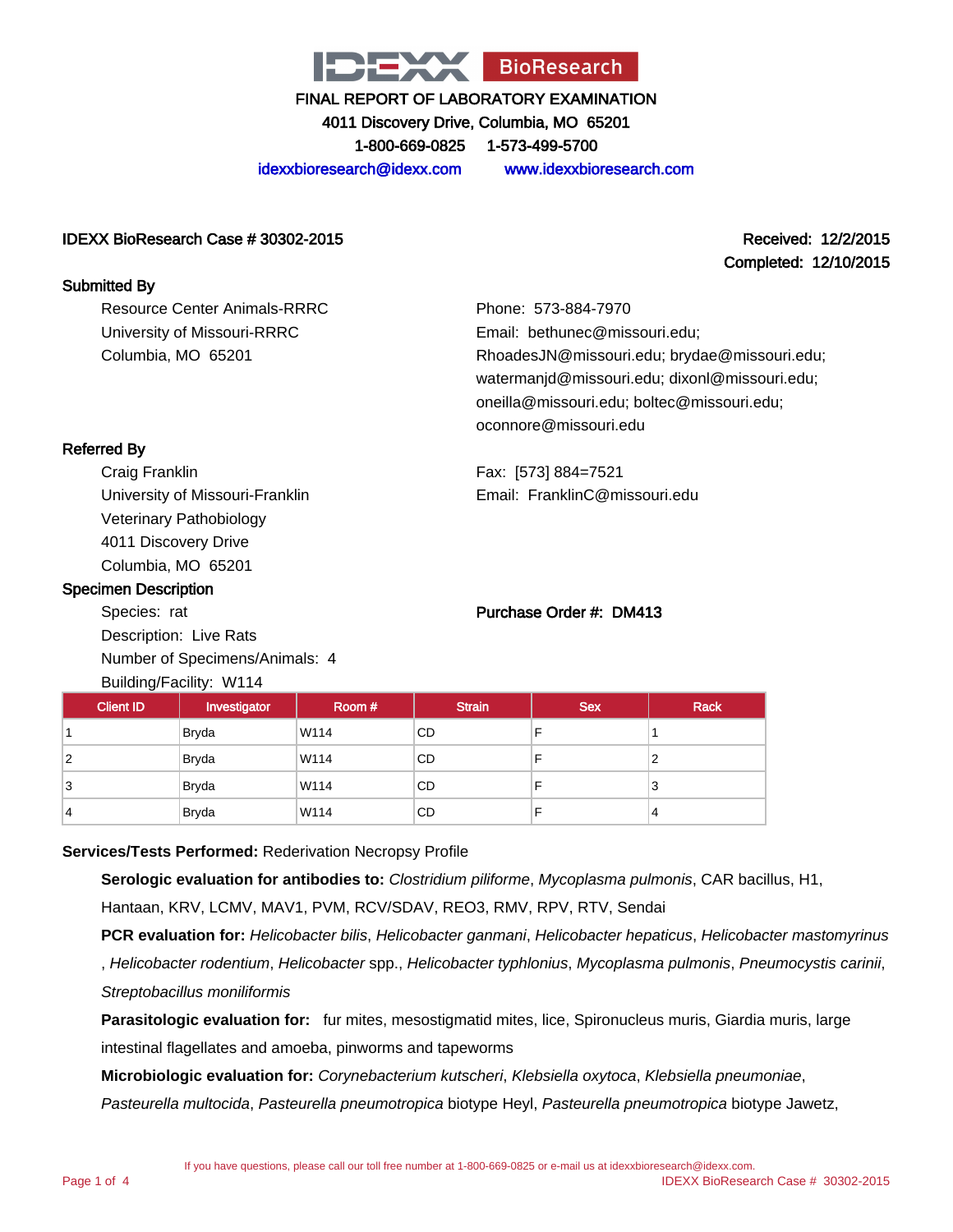Salmonella enterica, Streptococcus pneumoniae

**General Comments:** CB: Sentinels placed on 9/1/2015.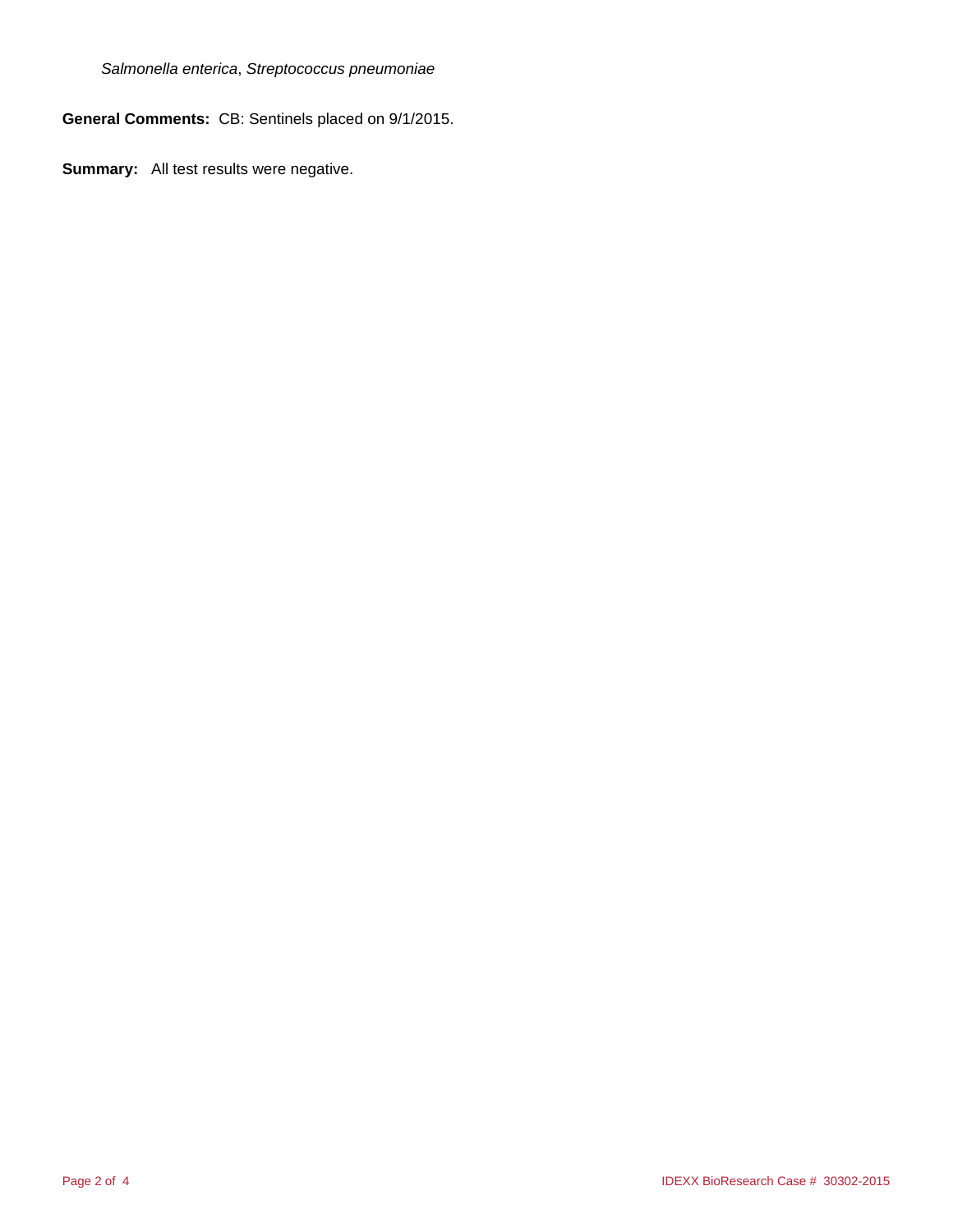## **NECROPSY**

No gross lesions were detected in any of the body systems and organs examined.

#### SEROLOGY SUMMARY

|                              | 1              | $\overline{2}$ | 3              | $\overline{\mathbf{4}}$ |
|------------------------------|----------------|----------------|----------------|-------------------------|
| <b>CAR bacillus</b>          | $\blacksquare$ |                | $\blacksquare$ |                         |
| <b>Hantaan</b>               |                |                |                |                         |
| <b>LCMV</b>                  |                |                |                |                         |
| Mycoplasma pulmonis          | $\blacksquare$ |                | $\blacksquare$ |                         |
| MAV1                         | $\blacksquare$ |                | ۰              | $\blacksquare$          |
| <b>RPV</b>                   |                |                |                |                         |
| <b>RMV</b>                   |                |                |                |                         |
| <b>KRV</b>                   |                |                |                |                         |
| H <sub>1</sub>               | $\blacksquare$ |                | -              |                         |
| <b>PVM</b>                   | ۰              |                | ۰              |                         |
| <b>RCV/SDAV</b>              |                |                |                |                         |
| REO <sub>3</sub>             |                |                |                |                         |
| <b>RTV</b>                   | ۰              |                |                |                         |
| <b>Sendai</b>                | ۰              |                | ۰              |                         |
| <b>Clostridium piliforme</b> | ۰              |                |                |                         |
| Rat IgG                      | N              | N              | N              | N                       |

Legend: + = positive - = negative blank = test not performed EQ = equivocal HE = hemolysis precluded testing I = insufficient W = weak positive WB = Western Blot confirmatory analysis pending NS = non-specific reactivity N = normal IgG L = less than normal IgG

# PCR EVALUATION

| feces                     | 2 | 3 |  |
|---------------------------|---|---|--|
| Helicobacter spp.         | - |   |  |
| Helicobacter bilis        |   |   |  |
| Helicobacter ganmani      |   |   |  |
| Helicobacter hepaticus    |   |   |  |
| Helicobacter mastomyrinus |   |   |  |
| Helicobacter rodentium    |   |   |  |
| Helicobacter typhlonius   |   |   |  |

| Pneumocystis carinii |  |  |
|----------------------|--|--|

| oral swab                    |  |  |
|------------------------------|--|--|
| Mycoplasma pulmonis          |  |  |
| Streptobacillus moniliformis |  |  |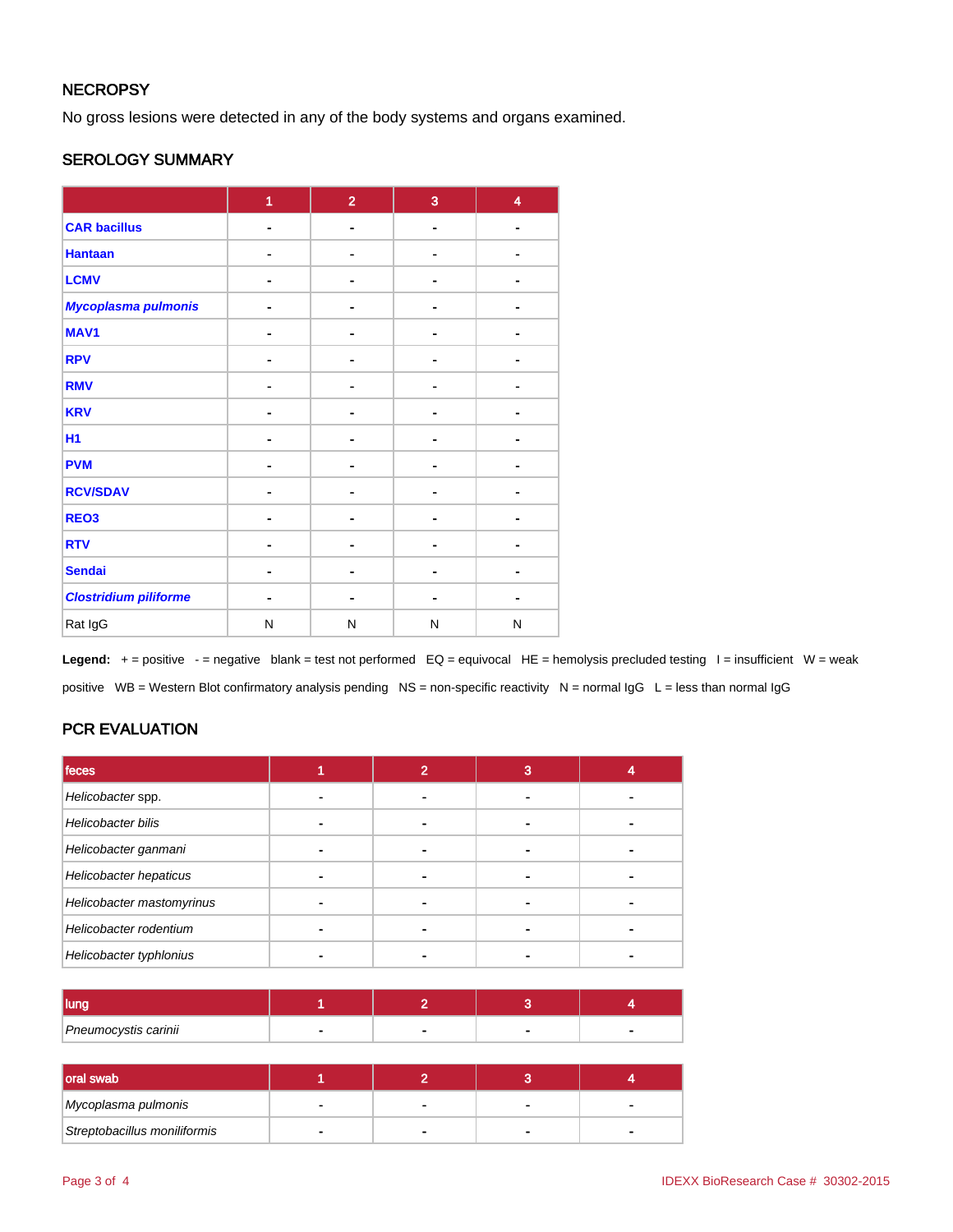Legend: + = positive - = negative id:id = pooled sample range id+id+id = non-range pooled sample NT or blank = no test performed wps = weak positive

**Comments:** All samples are first tested by the Helicobacter spp. PCR assay which is a generic Helicobacter PCR assay that detects all bacteria in the Helicobacter genus. Samples testing negative on this assay are reported negative for Helicobacter spp. and all species-specific helicobacters. Samples testing positive on the Helicobacter spp. assay are retested with the Helicobacter spp. assay and tested with the species-specific helicobacter PCR assays.

#### PARASITOLOGY

| parasites |  |  |
|-----------|--|--|

#### **MICROBIOLOGY**

| <b>cecum</b>          |  |   |   |
|-----------------------|--|---|---|
| Klebsiella oxytoca    |  |   |   |
| Klebsiella pneumoniae |  |   | - |
| Salmonella enterica   |  | - |   |

| nasopharynx                                 | $\overline{\mathbf{2}}$ | З |  |
|---------------------------------------------|-------------------------|---|--|
| Corynebacterium kutscheri                   |                         |   |  |
| Pasteurella multocida                       |                         |   |  |
| Pasteurella pneumotropica<br>biotype Heyl   |                         |   |  |
| Pasteurella pneumotropica<br>biotype Jawetz |                         |   |  |
| Streptococcus pneumoniae                    |                         |   |  |

Legend:  $+=$  agent recovered  $-$  = agent not recovered blank = test not performed  $n =$  no growth  $p =$  Proteus overgrowth, which may interfere with the identification of other bacteria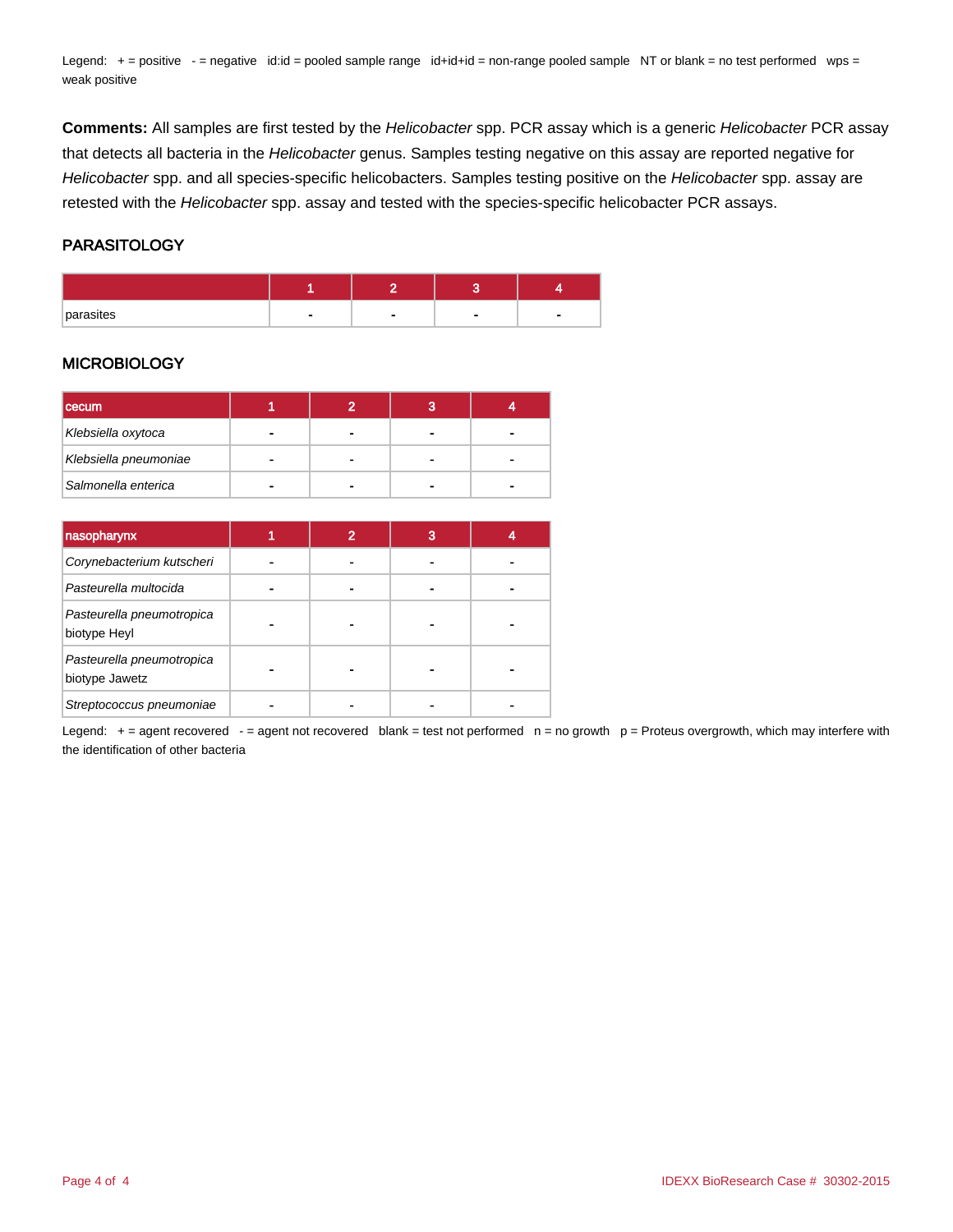

4011 Discovery Drive, Columbia, MO 65201

1-800-669-0825 1-573-499-5700

idexxbioresearch@idexx.com www.idexxbioresearch.com

IDEXX BioResearch Case # 30302-2015 Received: 12/2/2015

Completed: 12/10/2015

## SEROLOGY DETAILS

|                                | <b>Baseline</b> | 1              | $\overline{2}$ | 3                            | 4              |  |
|--------------------------------|-----------------|----------------|----------------|------------------------------|----------------|--|
| <b>CAR bacillus</b>            |                 |                |                |                              |                |  |
| CAR bacillus purified bacteria | MFI > 3.750     |                |                | ٠                            | ٠              |  |
| <b>Hantaan</b>                 |                 |                |                |                              |                |  |
| Hantaan NP                     | MFI > 3.500     |                |                | $\blacksquare$               | ÷              |  |
| <b>LCMV</b>                    |                 |                |                |                              |                |  |
| <b>LCMV</b> recombinant        | MFI > 2.000     | $\blacksquare$ |                | $\blacksquare$               | $\blacksquare$ |  |
| <b>Mycoplasma pulmonis</b>     |                 |                |                |                              |                |  |
| M. pulmonis purified bacteria  | MFI > 2.750     | $\blacksquare$ |                | ٠                            | $\blacksquare$ |  |
| MAV1                           |                 |                |                |                              |                |  |
| MAV1 purified virus            | MFI > 3.750     | ä,             | ä,             | $\blacksquare$               | $\blacksquare$ |  |
| <b>RPV</b>                     |                 |                |                |                              |                |  |
| RPV purified virus             | MFI > 2.000     | $\blacksquare$ | -              | $\blacksquare$               | $\blacksquare$ |  |
| NS1 <sup>1</sup>               | MFI > 3.820     |                |                |                              |                |  |
| <b>RMV</b>                     |                 |                |                |                              |                |  |
| RMV VP2 recombinant            | MFI > 1.300     | $\overline{a}$ |                | $\overline{\phantom{a}}$     | $\blacksquare$ |  |
| NS1 <sup>1</sup>               | MFI > 3.820     |                |                |                              |                |  |
| <b>KRV</b>                     |                 |                |                |                              |                |  |
| KRV purified virus             | MFI > 2.500     | $\blacksquare$ |                | $\qquad \qquad \blacksquare$ | $\blacksquare$ |  |
| NS1 <sup>1</sup>               | MFI > 3.820     |                |                |                              | ٠              |  |
| <b>H1</b>                      |                 |                |                |                              |                |  |
| H1 purified virus              | MFI > 1.750     |                | L,             | $\overline{a}$               | $\blacksquare$ |  |
| NS1 <sup>1</sup>               | MFI > 3.820     |                |                |                              |                |  |
| <b>PVM</b>                     |                 |                |                |                              |                |  |
| PVM purified virus             | MFI > 2.500     |                |                | $\blacksquare$               | $\blacksquare$ |  |
| <b>RCV/SDAV</b>                |                 |                |                |                              |                |  |
| RCV/SDAV purified virus        | MFI > 3.750     | $\blacksquare$ | -              | $\blacksquare$               | $\blacksquare$ |  |
| RCV/SDAV Spike                 | MFI > 3.750     |                | -              |                              | $\blacksquare$ |  |
| REO <sub>3</sub>               |                 |                |                |                              |                |  |
| REO3 purified virus            | MFI > 4.900     |                |                |                              | $\blacksquare$ |  |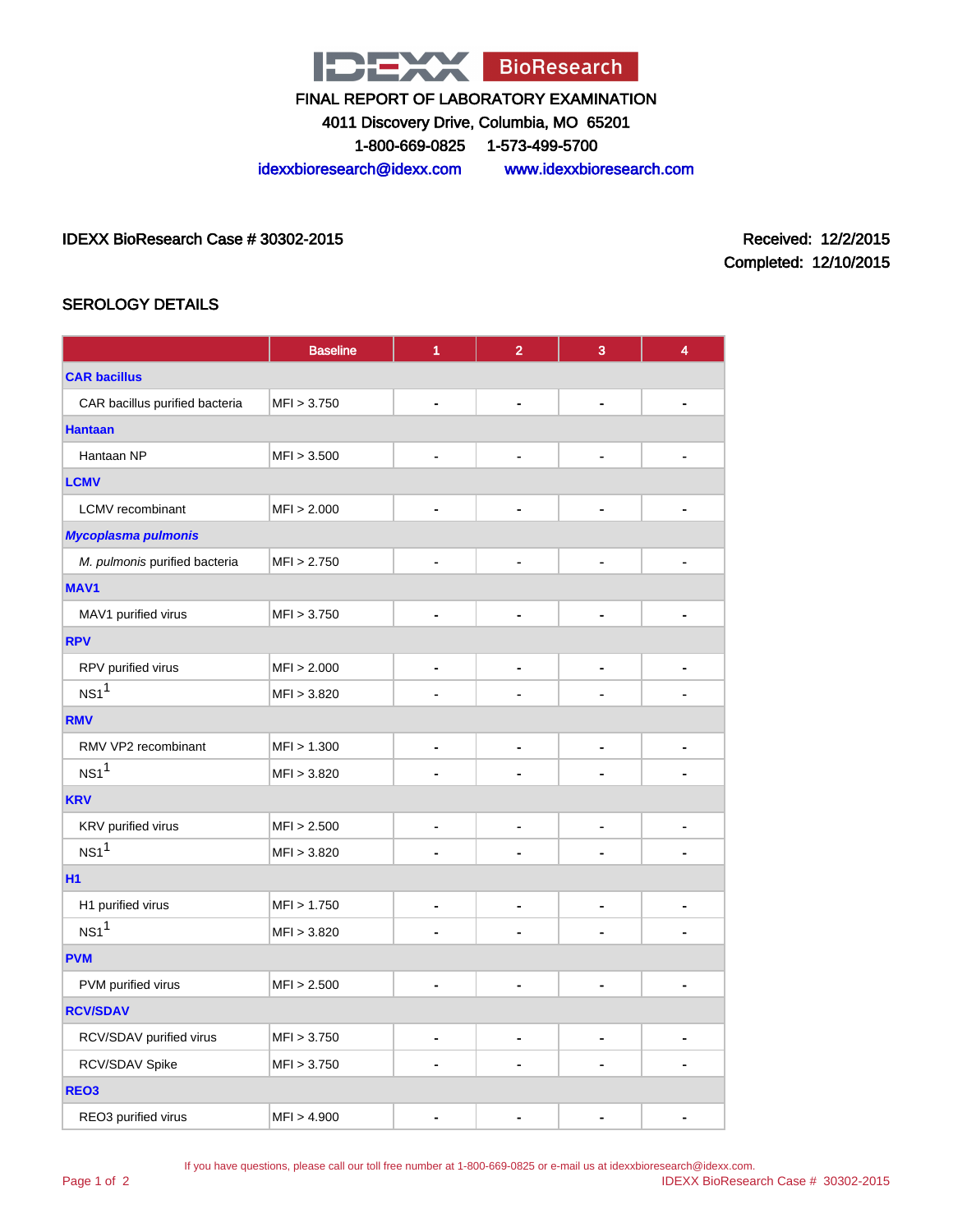|                                            | <b>Baseline</b> |                | $\overline{2}$ | 3 |  |  |  |
|--------------------------------------------|-----------------|----------------|----------------|---|--|--|--|
| <b>RTV</b>                                 |                 |                |                |   |  |  |  |
| RTV purified virus                         | MFI > 1.500     | ۰              |                |   |  |  |  |
| TMEV purified virus                        | MFI > 2.000     | ۰              |                |   |  |  |  |
| <b>Sendai</b>                              |                 |                |                |   |  |  |  |
| Sendai purified virus                      | MFI > 3.000     | ۰              | ٠              | ٠ |  |  |  |
| <b>Clostridium piliforme</b>               |                 |                |                |   |  |  |  |
| Clostridium piliforme purified<br>bacteria | MFI > 4.950     | $\blacksquare$ |                |   |  |  |  |

**NS11 :** NS1 protein is highly conserved among rodent parvoviruses and thus serves as a generic assay for parvovirus seroconversion.

Legend: + = positive - = negative blank = test not performed EQ = equivocal HE = hemolysis precluded testing I = insufficient W = weak positive WB = Western Blot confirmatory analysis pending NS = non-specific reactivity N = normal IgG L = less than normal IgG Positive MFI results are reported as "+" followed by a number from 1 to 33 in thousands rounded off to the nearest thousand.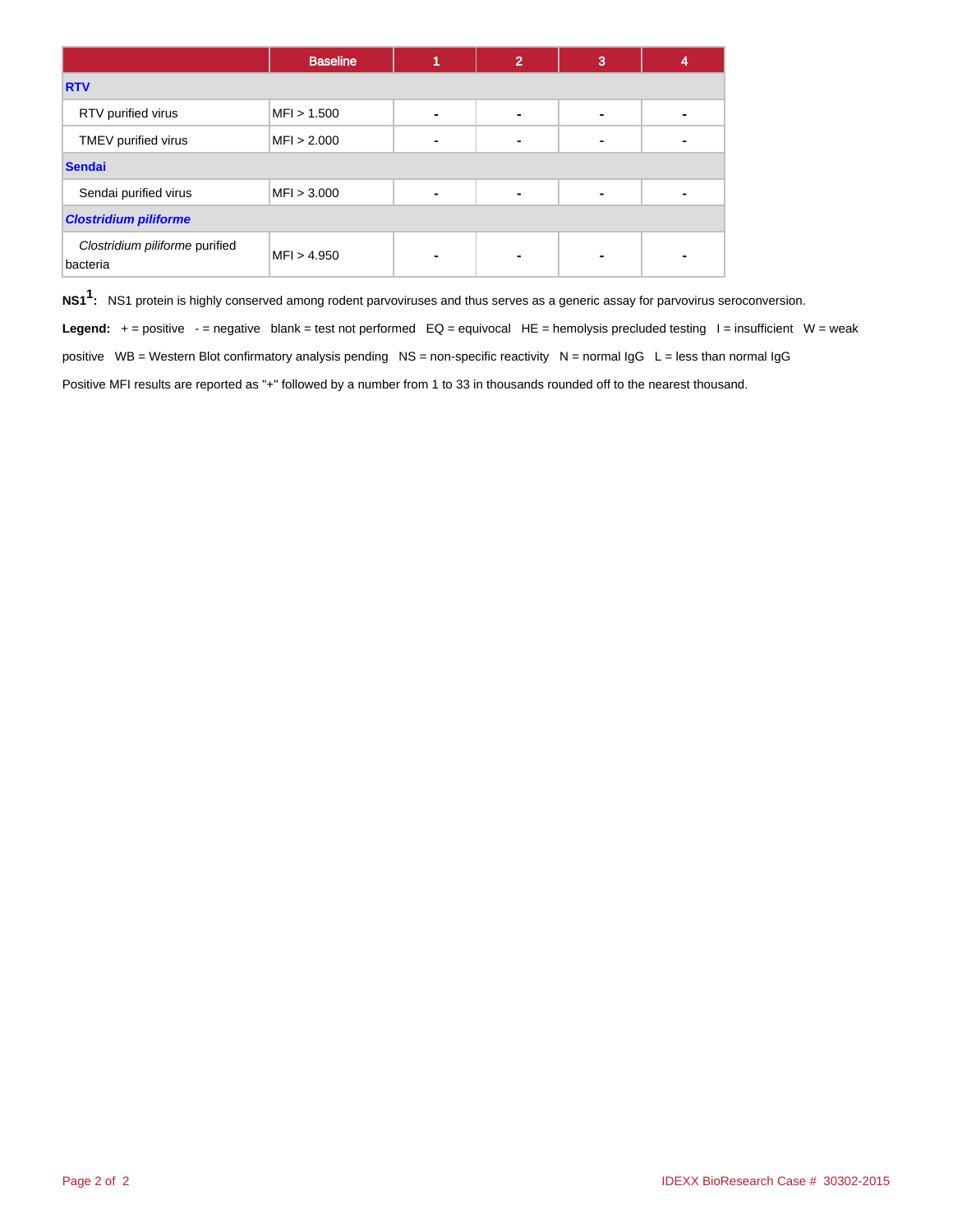

4011 Discovery Drive, Columbia, MO 65201

1-800-669-0825 1-573-499-5700

idexxbioresearch@idexx.com www.idexxbioresearch.com

#### IDEXX BioResearch Case # 2828-2016 Received: 1/13/2016

Submitted By

Resource Center Animals-RRRC University of Missouri-RRRC Columbia, MO 65201

Completed: 1/15/2016

Phone: 573-884-7970 Email: bethunec@missouri.edu; RhoadesJN@missouri.edu; brydae@missouri.edu; watermanjd@missouri.edu; dixonl@missouri.edu; oneilla@missouri.edu; boltec@missouri.edu; oconnore@missouri.edu

Fax: [573] 884=7521 Email: FranklinC@missouri.edu

# Referred By

Craig Franklin University of Missouri-Franklin Veterinary Pathobiology 4011 Discovery Drive Columbia, MO 65201

#### Specimen Description

Species: rat Description: Swabs Number of Specimens/Animals: 2 Building/Facility: W112

# Purchase Order #: DM413

| ຼ                |              |             |
|------------------|--------------|-------------|
| <b>Client ID</b> | Investigator | <b>Rack</b> |
| С                | <b>Bryda</b> | $1 - 3$     |
| D                | Bryda        | $4 - 7$     |

## **Services/Tests Performed:** Fur Mite

**PCR evaluation for:** Myocoptes, Radfordia/Myobia

**General Comments:** CB: Quarterly fur mite testing.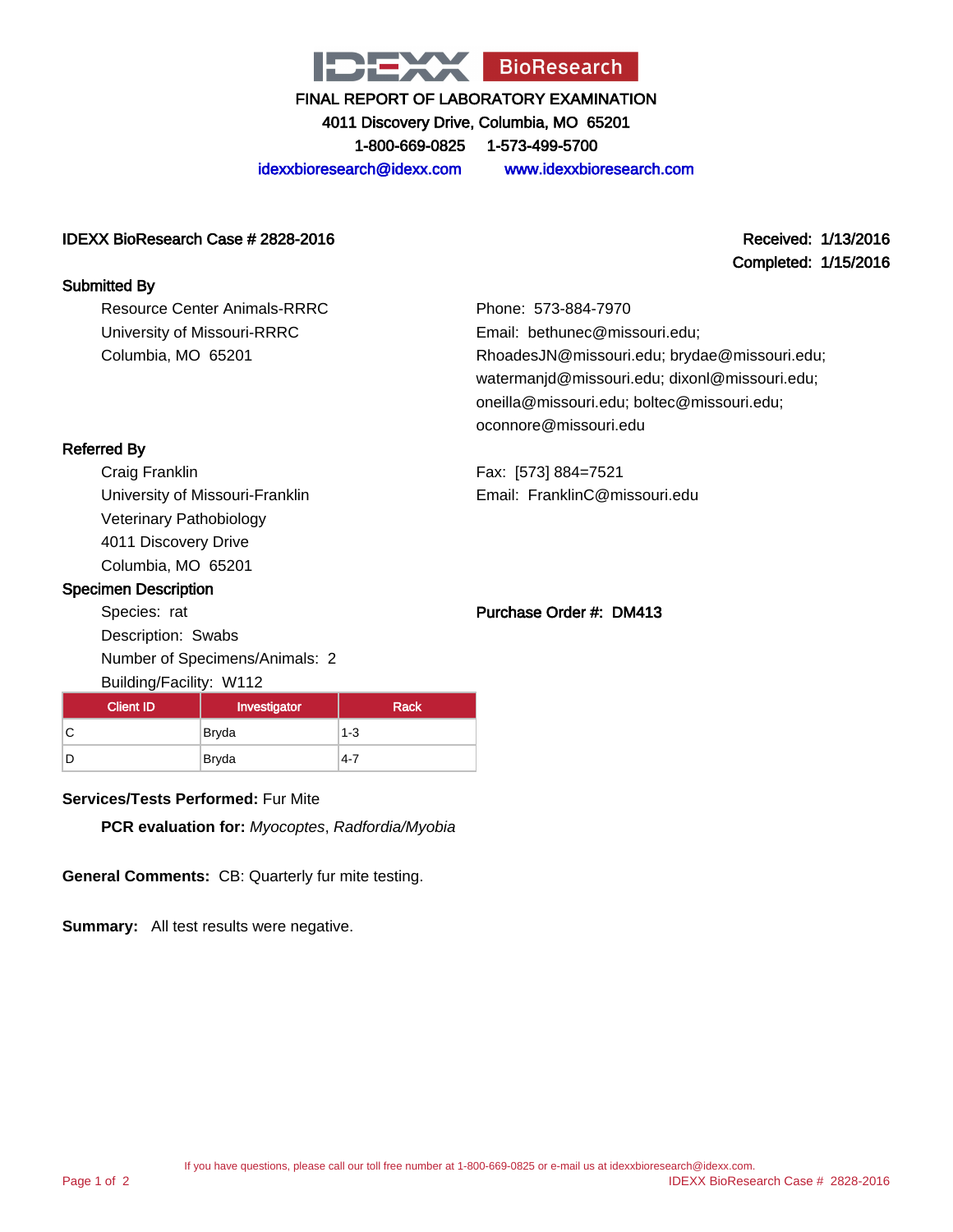## PCR EVALUATION

| skin swab        |   |
|------------------|---|
| Myocoptes        |   |
| Radfordia/Myobia | - |

Legend: + = positive - = negative id:id = pooled sample range id+id+id = non-range pooled sample NT or blank = no test performed wps = weak positive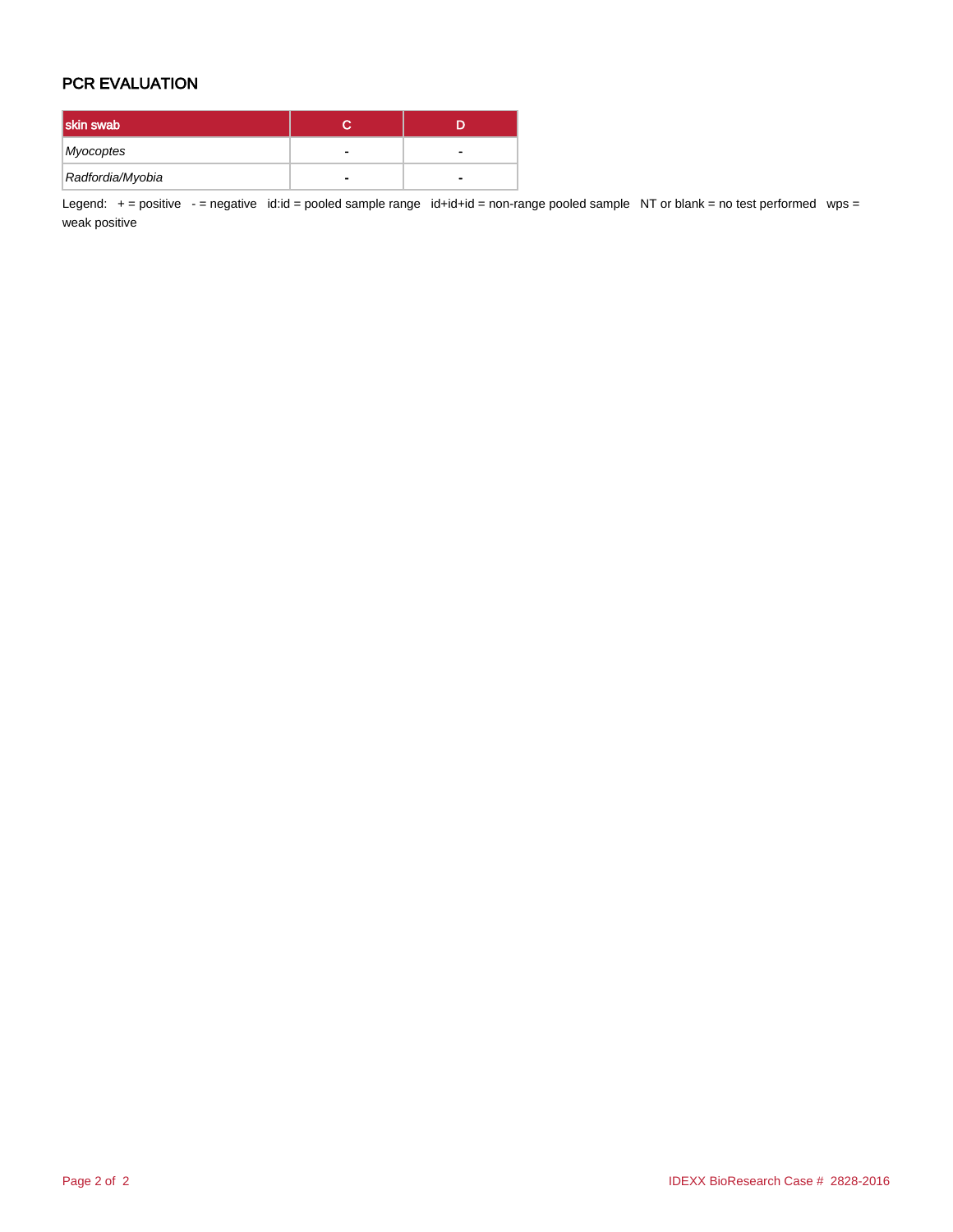

4011 Discovery Drive, Columbia, MO 65201

1-800-669-0825 1-573-499-5700

idexxbioresearch@idexx.com www.idexxbioresearch.com

#### IDEXX BioResearch Case # 2827-2016 Received: 1/13/2016

Completed: 1/15/2016

#### Submitted By

Resource Center Animals-RRRC University of Missouri-RRRC Columbia, MO 65201

Phone: 573-884-7970 Email: bethunec@missouri.edu; RhoadesJN@missouri.edu; brydae@missouri.edu; watermanjd@missouri.edu; dixonl@missouri.edu; oneilla@missouri.edu; boltec@missouri.edu; oconnore@missouri.edu

Referred By

Craig Franklin University of Missouri-Franklin Veterinary Pathobiology 4011 Discovery Drive Columbia, MO 65201

#### Specimen Description

Species: rat Description: Swab Number of Specimens/Animals: 1 Building/Facility: W113

# Purchase Order #: DM413

Email: FranklinC@missouri.edu

Fax: [573] 884=7521

A Bryda 1

Client ID | Investigator | Rack

## **Services/Tests Performed:** Fur Mite

**PCR evaluation for:** Myocoptes, Radfordia/Myobia

**General Comments:** CB: Quarterly fur mite testing.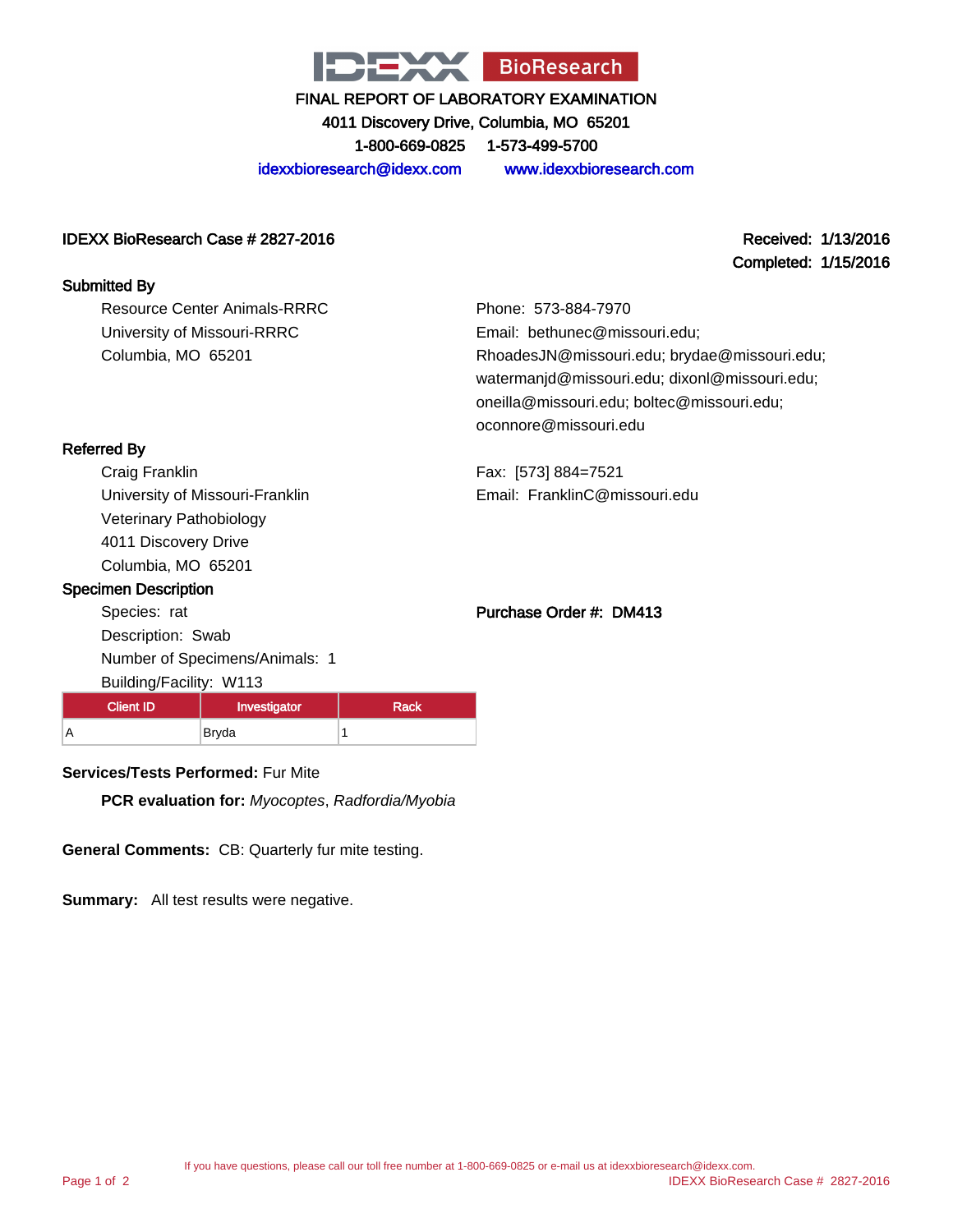## PCR EVALUATION

| skin swab        |   |
|------------------|---|
| Myocoptes        |   |
| Radfordia/Myobia | - |

Legend: + = positive - = negative id:id = pooled sample range id+id+id = non-range pooled sample NT or blank = no test performed wps = weak positive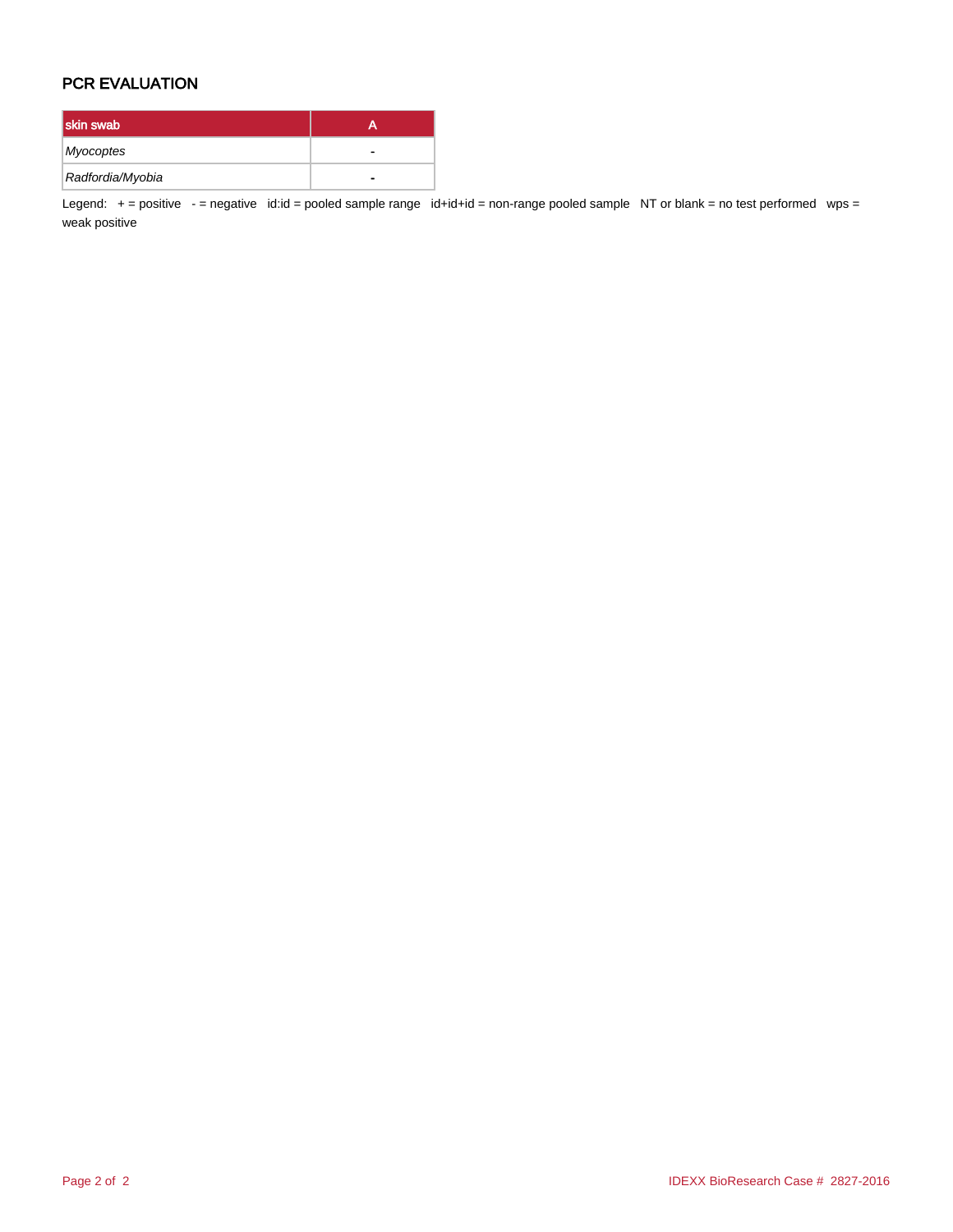

4011 Discovery Drive, Columbia, MO 65201

1-800-669-0825 1-573-499-5700

idexxbioresearch@idexx.com www.idexxbioresearch.com

#### IDEXX BioResearch Case # 2829-2016 Received: 1/13/2016

Submitted By

Resource Center Animals-RRRC University of Missouri-RRRC Columbia, MO 65201

Completed: 1/15/2016

Phone: 573-884-7970 Email: bethunec@missouri.edu; RhoadesJN@missouri.edu; brydae@missouri.edu; watermanjd@missouri.edu; dixonl@missouri.edu; oneilla@missouri.edu; boltec@missouri.edu; oconnore@missouri.edu

Fax: [573] 884=7521 Email: FranklinC@missouri.edu

## Referred By

Craig Franklin University of Missouri-Franklin Veterinary Pathobiology 4011 Discovery Drive Columbia, MO 65201

#### Specimen Description

Species: rat Description: Swabs Number of Specimens/Animals: 2 Building/Facility: W114

#### Purchase Order #: DM413

| $\cdot$<br>---                   |              |             |  |  |
|----------------------------------|--------------|-------------|--|--|
| <b>Client ID</b><br>Investigator |              | <b>Rack</b> |  |  |
| Е                                | <b>Bryda</b> | $1 - 3$     |  |  |
| F                                | Bryda        | $4 - 5$     |  |  |

#### **Services/Tests Performed:** Fur Mite

**PCR evaluation for:** Myocoptes, Radfordia/Myobia

**General Comments:** CB: Quarterly fur mite testing.